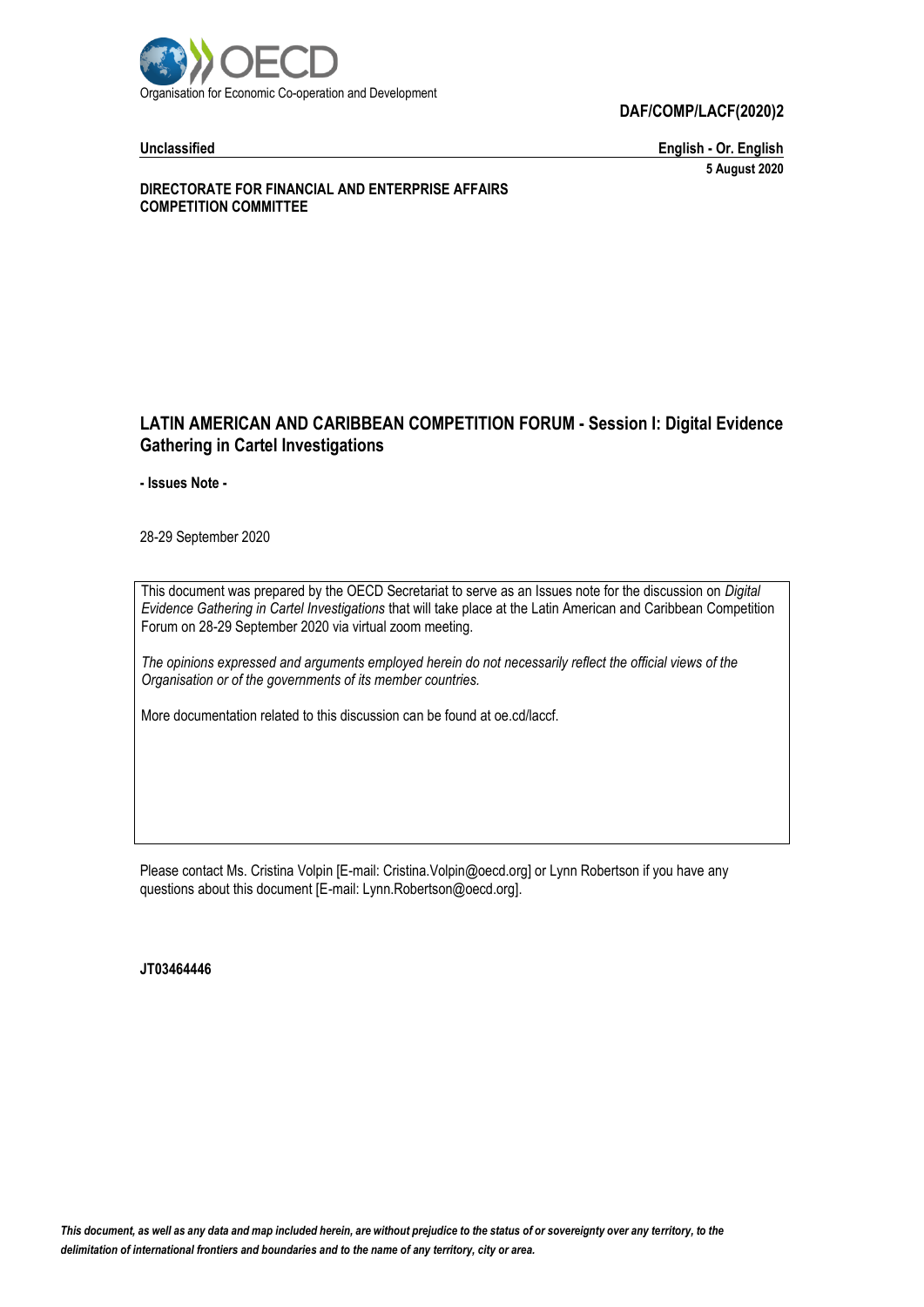<span id="page-1-0"></span>*LATIN AMERICAN AND CARIBBEAN COMPETITION FORUM - Session I: Digital Evidence Gathering in Cartel Investigations*

### *– Issues Note by the Secretariat\* –*

### *ABSTRACT*

*Companies increasingly recur to digital communications and storage of documents. The change brought by digitalisation to the way in which companies operate creates opportunities but also a number of challenges for competition enforcement.* 

*Competition authorities may adopt a number of digital tools and resources to strengthen their fight against cartels, which may allow them to search through high volumes of data in a swift manner and with a high degree of accuracy. However, the implementation of these tools may not always be straightforward. A few legal and practical challenges may arise in relation to the protection of the authenticity of the seized evidence and of the rights of defence of the company and its employees. In addition, internal coordination of resources and external co-operation may need to be implemented to ensure the full exploitation of the opportunities offered by these tools.* 

*This Issues Note will discuss some advantages and disadvantages of the most common digital tools for evidence gathering, and it will explore some of the legal and practical issues arising from their use, drawing from cases where competition authorities across the world dealt with the delicate phase of evidence gathering in cartel enforcement.*

j

This Issues Note was prepared by Harry Hong, Takuya Ohno and Cristina Volpin of the OECD Competition Division and it benefitted from comments by Antonio Capobianco, Lynn Robertson and Sabine Zigelski.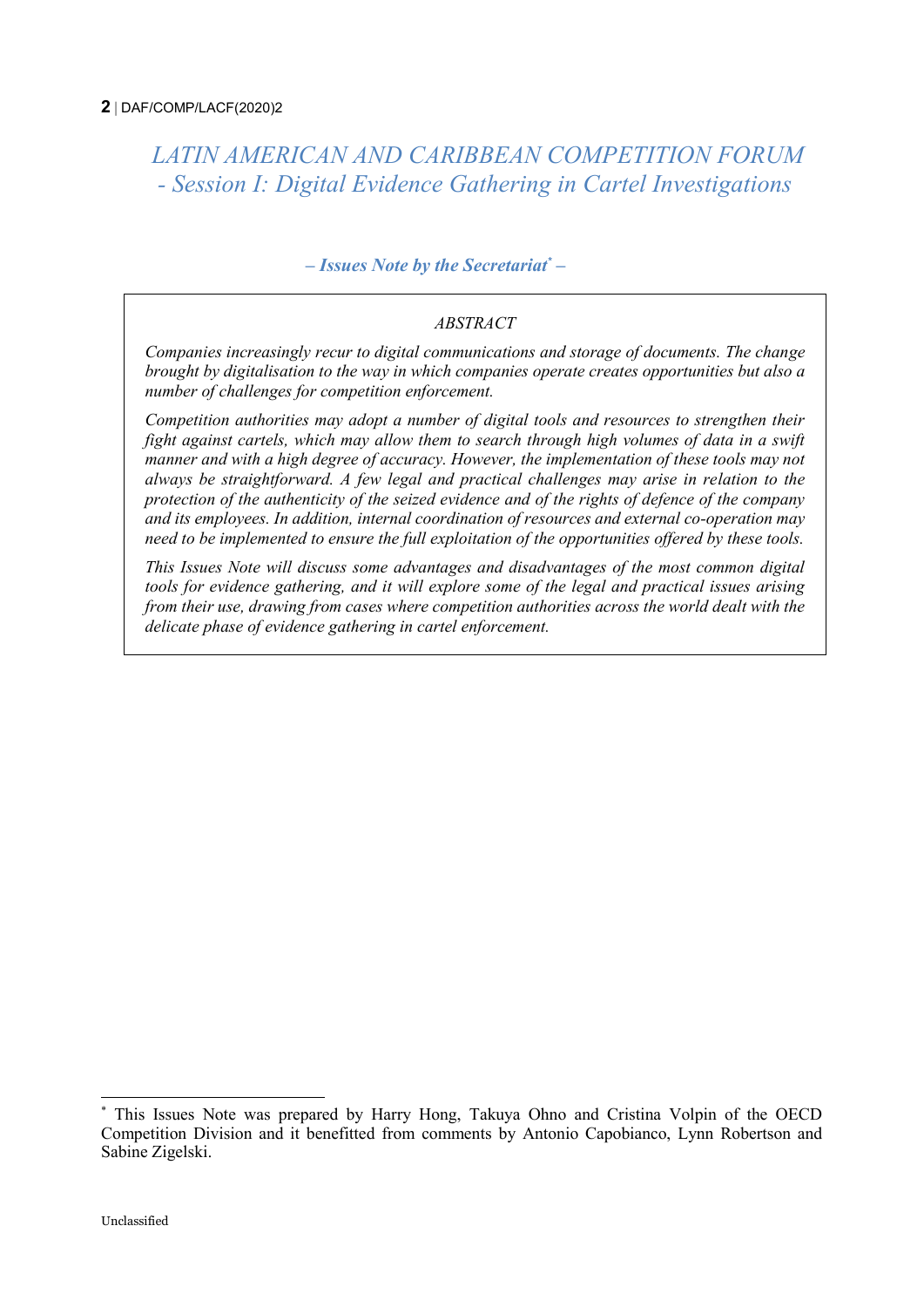# **Table of contents**

| LATIN AMERICAN AND CARIBBEAN COMPETITION FORUM -<br>Session I: Digital Evidence Gathering in Cartel Investigations                                                                                                                                                                                                   | $\overline{2}$                |
|----------------------------------------------------------------------------------------------------------------------------------------------------------------------------------------------------------------------------------------------------------------------------------------------------------------------|-------------------------------|
| 1. Introduction                                                                                                                                                                                                                                                                                                      | $\overline{4}$                |
| 2. Digital Evidence Gathering Methods in Cartel Investigation<br>2.1. Collection of digital evidence<br>2.2. Preservation of digital evidence<br>2.3. Analysis of digital evidence                                                                                                                                   | 6<br>6<br>$\overline{7}$<br>9 |
| 3. Legal challenges of digital evidence gathering in cartel investigations<br>3.1. Proportionality of the investigation<br>3.2. Access to personal electronic devices and data<br>3.3. Access to servers in a different location from the business premises                                                          | 11<br>11<br>15<br>17          |
| 4. Building capacity for digital evidence gathering in cartel investigations<br>4.1. Internal organisation for digital evidence gathering<br>4.2. External co-operation for digital evidence gathering<br>4.2.1. Co-operation with other national agencies<br>4.2.2. Co-operation with other competition authorities | 18<br>18<br>22<br>22<br>23    |
| 5. Conclusions<br><b>End Notes</b>                                                                                                                                                                                                                                                                                   | 24<br>25                      |
| References                                                                                                                                                                                                                                                                                                           | 28                            |
| <b>Boxes</b>                                                                                                                                                                                                                                                                                                         |                               |
| Box 1. Alteration or destruction of digital evidence                                                                                                                                                                                                                                                                 | 8                             |

| Box 1. Alteration or destruction of digital evidence                                                    |    |
|---------------------------------------------------------------------------------------------------------|----|
| Box 2. Digital Evidence Gathering Procedure in the European Union                                       | 10 |
| Box 3. Open Issues                                                                                      | 11 |
| Box 4. The procedure followed by the European Commission in Nexans France                               | 14 |
| Box 5. The delay of the investigation due to challenges on procedural issues: the Portuguese Banks case | 16 |
| Box 6. Open Issues                                                                                      | 18 |
| Box 7. Cartel Screening: a Pro-active Cartel Detecting Tool                                             | 20 |
| Box 8. ICN recommendation on co-operation with other public agencies                                    | 23 |
| Box 9. Open Issues                                                                                      | 24 |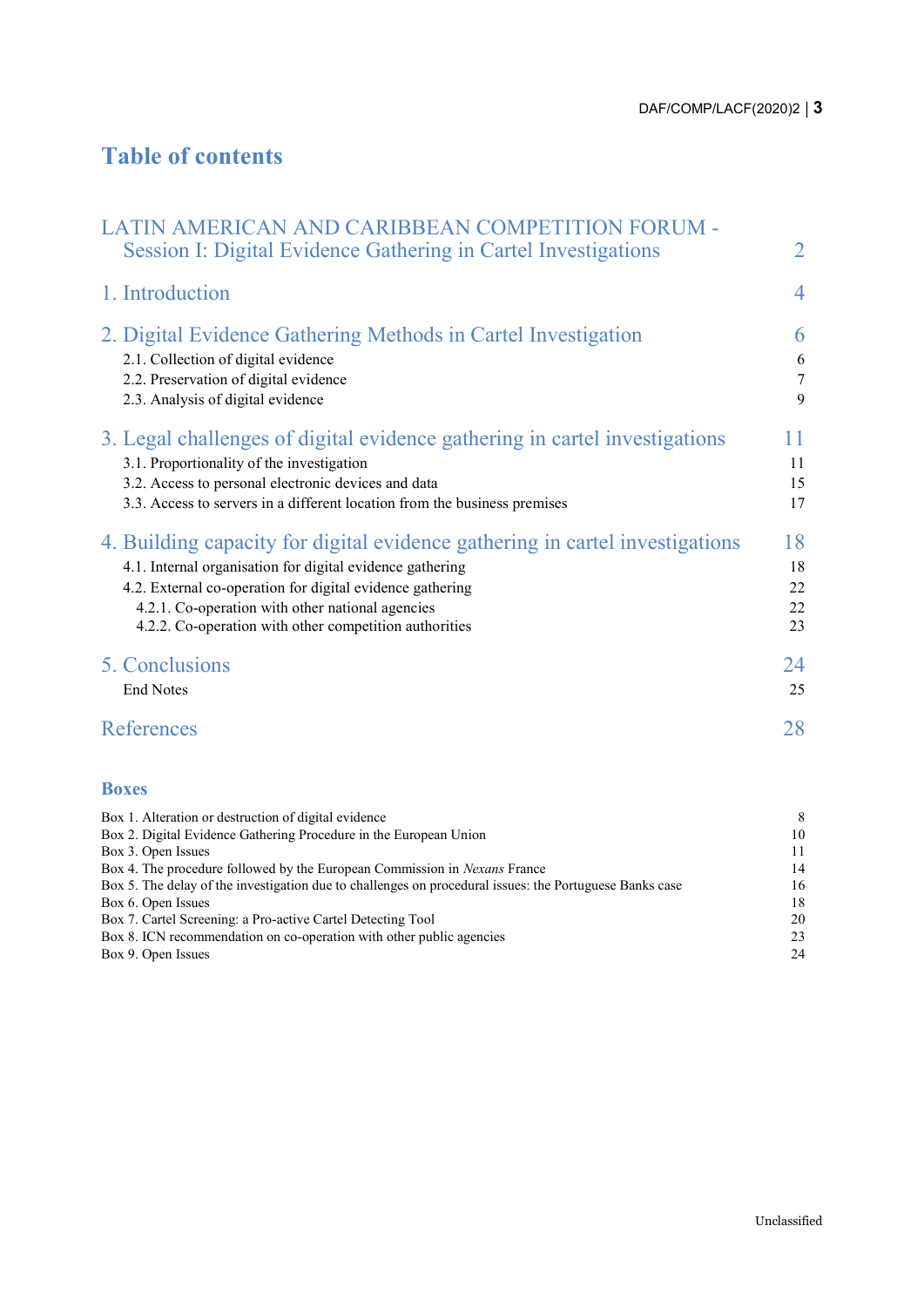#### <span id="page-3-0"></span>**4** DAF/COMP/LACF(2020)2

### **1. Introduction**

1. Cartels are considered the most serious infringement of competition law and the harm caused by cartels is very significant. The median cartel price overcharge in the EU and in some developing countries is estimated at 20% and only slightly lower (between 16.7% and 19%) in the US and Canada (Ivaldi et al., 2016, p. 8; Smuda, 2015; Connor, 2014). Between 1990 and 2016, over 100.000 companies were involved in cross-border price-fixing. The gross cartel overcharges during that period have been calculated to exceed USD 1.5 trillion and the amount of sales affected by international cartels exceeded in nominal terms USD 50 trillion (Connor, 2016).

2. Public procurement may also be particularly prone to cartel behaviour in the form of bid rigging. The negative impact on the public is particularly important given the size of public procurement spending. In 2017, public procurement represented 6% of GDP on average in Latin America and the Caribbean region. However, one third of the countries in this region have not yet adopted electronic government procurement systems, which may allow more transparency and efficiency.<sup>1</sup> While estimations are difficult, collusive tendering has been considered to increase costs by 2% to 15% depending on the industry affected.<sup>2</sup>

3. Given its consequences, the discovery, investigation and prosecution of cartel conduct is an enforcement priority of many competition authorities, in OECD countries and across the world (OECD, 2020a, p. 5). In 2018, authorities in 49 countries took an average of around 10 cartel decisions and an average of 6 in the Americas (OECD, 2020b, p. 28).

4. The changes brought about by digitalisation have transformed law enforcement in many sectors, including competition law. Companies communicate internally and externally via digital means and increasingly create, store and process information in digital format. Accordingly, competition authorities are required to adjust their investigative tools to these changes and increasingly utilise digital tools in the detection and gathering of evidence of cartel conduct.

5. For instance, an important role in the detection of cartel is played by data screening tools. The use of cartel screens has been discussed in a roundtable on Ex-officio Cartel Investigation and the Use of Screens to Detect Cartels in 2013,<sup>3</sup> in a LACF session on Promoting effective competition in public procurement in 2016<sup>4</sup> and, more recently, in an OECD Workshop on Cartel Screening in the Digital Era in 2018.<sup>5</sup>

6. Often, a combination of sophisticated software and simpler statistical methods and the use of structural and behavioural approaches will be adopted by competition authorities in cartel screening. Given that screens are mainly applied to collusive tendering, digitalisation of private businesses and public administrations and the increased availability of data in digital form contributes to facilitating the detection of anticompetitive bids.<sup>6</sup>

7. Other digital tools support the gathering of digital evidence in cartel enforcement. Digital forensics, in particular, is increasingly used by competition authorities for the copying and analysis of evidence found during inspections and to deal with very large amount of data in an efficient manner. The importance of these tools has also been increased by the Covid-19 pandemic, which, due to social distancing limitations and teleworking measures, limited the ability of competition authorities of conducting unannounced inspections and on-site interviews, and has further increased the importance of tools that allow the analysis of evidence at a location that is different from the companies' premises.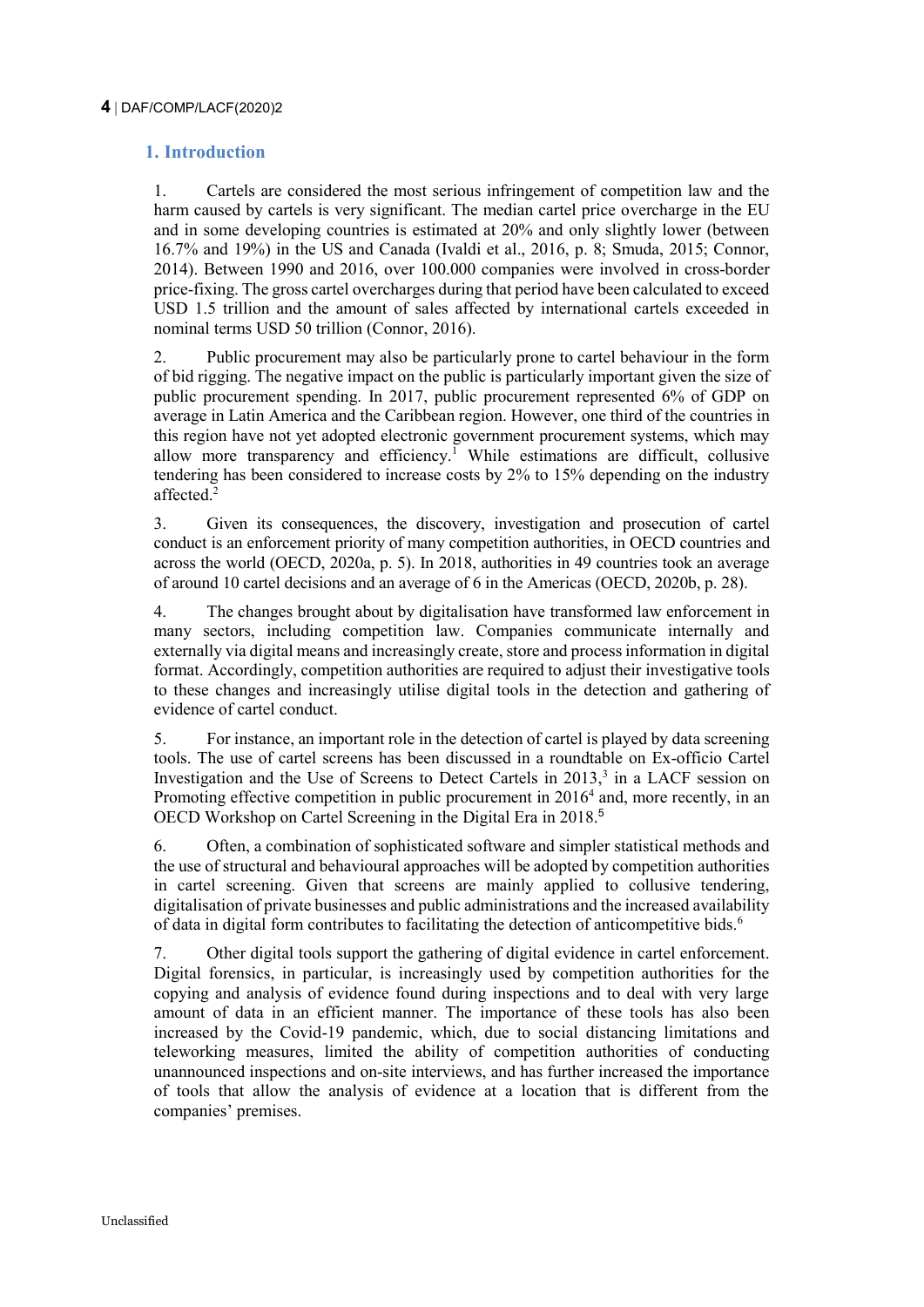8. Whilst they provide great opportunities for evidence gathering and investigation, however, the use of digital tools in cartel enforcement may raise a few legal and practical challenges.

9. Legal challenges may vary significantly depending on the legal regime in each jurisdiction. Three main legal challenges are, however, commonly identified across jurisdictions with respect to the collection of evidence via digital tools. The first one is the limitation of the scope of the investigation to what is considered proportional, given that digital tools allow the copying of large volumes of data at high speed. A second, related issue arises in relation to the interplay between access to personal electronic devices and data storage systems that may be kept at work or contain work-related information and the right to privacy. A third issue arises in connection to the location of digital information and whether, if they are not located at the business premises, searching them may go beyond the scope of the judicial warrant or competition authority's order. Depending on the legal framework, some or all of these legal issues, if not dealt with correctly by competition officials, may result in procedural irregularities that may be raised in court.

10. Practical challenges in relation to the adoption and use of digital tools for evidence gathering in cartel proceedings may also arise in relation to the administration of resources, capacity-building, and internal and external co-operation.

11. First, the above-mentioned digital tools are quite resource intensive, in terms of specific expertise, equipment and infrastructure. This may be costly for competition authorities, which may need to choose the most appropriate ways of adopting these tools depending on their budget constraints or other limitations (e.g. availability of IT support or physical space), but also human resource-intensive, because it may require hiring specialists, creating a dedicated internal unit, or setting up of collaboration with external experts (e.g. computer and data scientists).

12. Second, co-operation with other national bodies or with other competition authorities may be necessary or useful (for instance, in bid rigging cases or in cross-border cartels) for digital evidence gathering. Establishing these kinds of co-operations may be complex but competition authorities may considerably benefit from exploiting the opportunities they offer.

13. Some of these issues have been touched upon, but have not been explored in details in the 2013 LACF session on Unannounced Inspections in Antitrust Investigations<sup>7</sup> and in the 2018 Global Forum on Competition session on Investigative Powers in Practice: Unannounced Inspections in the Digital Age.<sup>8</sup> In addition, the 2019 Council Recommendation concerning Effective Action against Hard Core Cartels explicitly refers to the importance for competition authorities of having effective powers to investigate hard core cartels and, among others, the power to:

*Access electronic information that could help establish a cartel violation including electronic material that is stored remotely (e.g. on 'the cloud') and have access to appropriate investigative techniques, such as communications interception and surveillance authorisations. For this purpose, competition authorities should have trained specialised staff and adequate hardware and software equipment. 9*

14. The present Issues Note aims at analysing the benefits and the challenges faced by competition authorities when adopting specific tools for digital evidence gathering in cartel enforcement. Section 2 will describe the collection, preservation and analysis of digital evidence by means of forensic IT tools and their functioning. Section 3 will deal with the main legal challenges associated with the digital evidence gathering in cartel investigations. Section 4 will describe the reorganisation of budgetary or human resources, including the delivery of dedicated digital staff training for the adoption of digital evidence gathering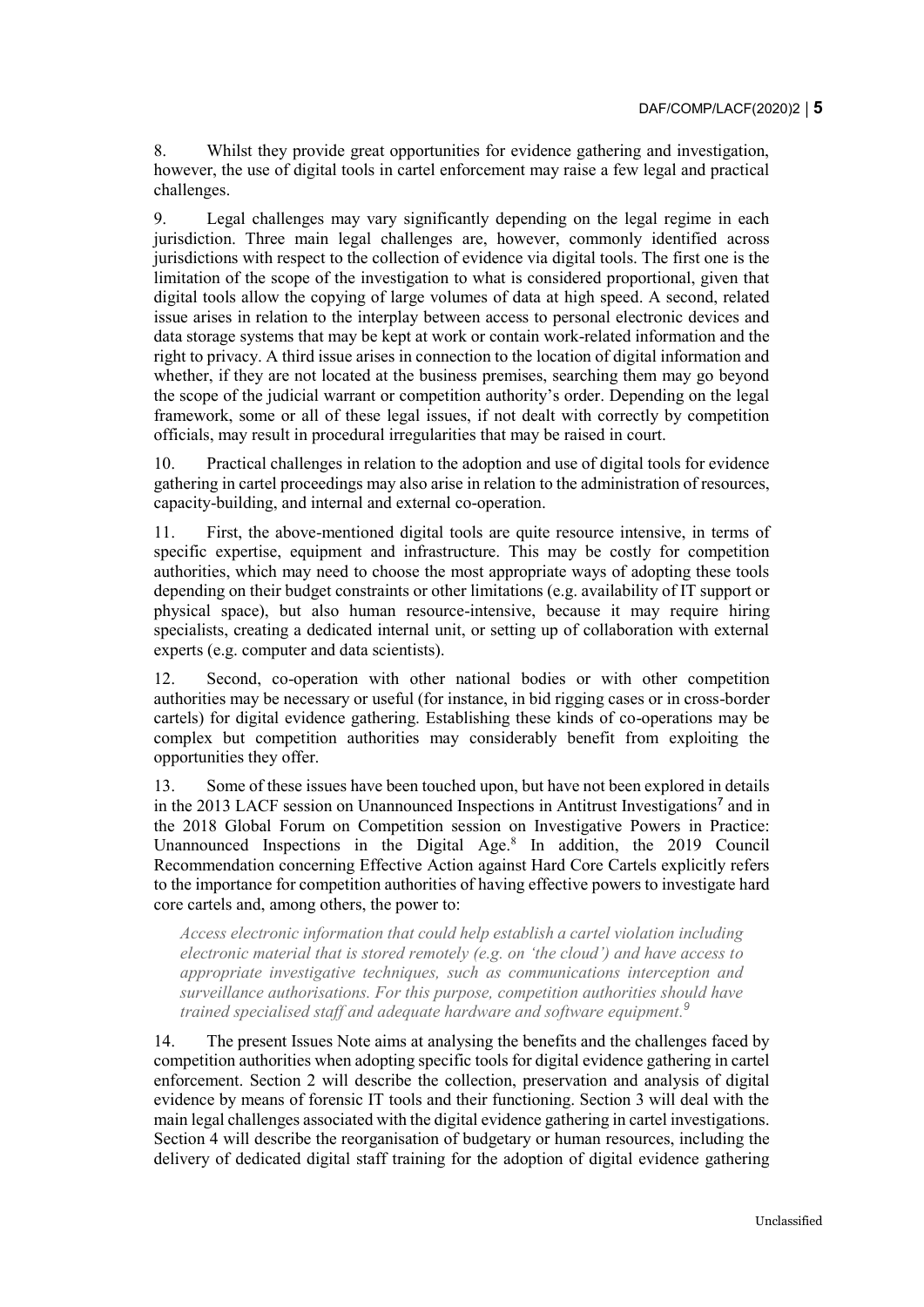#### **6** DAF/COMP/LACF(2020)2

tool. It will also explore the importance of setting up national or international collaboration aimed at collecting evidence in this area and the challenges arising from it.

### <span id="page-5-0"></span>**2. Digital Evidence Gathering Methods in Cartel Investigation**

15. An increasing number of competition authorities include digital data in their inspections to find relevant evidence. Due to the increasing volume of digital data and the complexity of fast changing IT environments, finding evidence during an on-site inspection has become an arduous task. Modern IT systems, such as cloud computing, may be costefficient and make it easy to store and retrieve data for firms but they may also create more technical and legal difficulties for the investigators and prosecutors to access the firm's electronic data and gather meaningful evidence.

16. Accordingly, several competition authorities use advanced digital tools and techniques during their investigation and evidence gathering procedures. The methods and procedures adopted by the competition authorities differ depending on their resources (e.g. equipment, software, trained staff) and the relevant legal framework.

### <span id="page-5-1"></span>**2.1. Collection of digital evidence**

17. In unannounced inspections, digital data is collected mainly in two ways. The first is the physical seizure of the data carriers such as hard drives, CDs and USB sticks to be later searched for relevant evidence at the premises of the competition authority.

18. The second way is searching the data carriers at the premises of the inspected undertaking and copying or making forensic images<sup>10</sup> of the digital data. Forensic IT tools are used to collect digital evidence.<sup>11</sup> Some authorities also engage in live forensics<sup>12</sup> to capture volatile data which cannot be accessed once the device is turned off. (OECD, 2018a, p. 5)

19. Some measures should be taken by the inspection teams to ensure the integrity of the data and to enable authentication. In order to establish authenticity of digital evidence, it is crucial to maintain a chain of evidence and chain of custody.<sup>13</sup> Activities relating to the seizure, examination, storage, or transfer of digital evidence should be documented, preserved, and available for review. This record of all processes applied to digital evidence should be available to an independent third party to examine the original data following the same steps and to reach the same results. In practice, for instance, when imaging data carriers, write blockers are used to secure the integrity of the source media. Also, hash values<sup>14</sup> of every copied/imaged data should be generated and saved to enable verification that the copy is identical to the original digital information. It is also important to document every action during this process.

20. At the end of the inspection, non-relevant digital information is either returned to the company or deleted permanently. For the latter, the inspectors should completely wipe all forensic IT tools on which company data have been stored (the so-called "sanitization" process). The goal of sanitising is to completely remove the data from a storage device in a way that the data cannot be reconstructed. Typically, the equipment is wiped with traditional wiping tools in a single wipe implying that the complete surface of mechanical hard drives will be overwritten with a certain pattern. (European Commission, 2015, p. 3; ICN, 2014, p. 21; Van Erps, 2013, p. 214)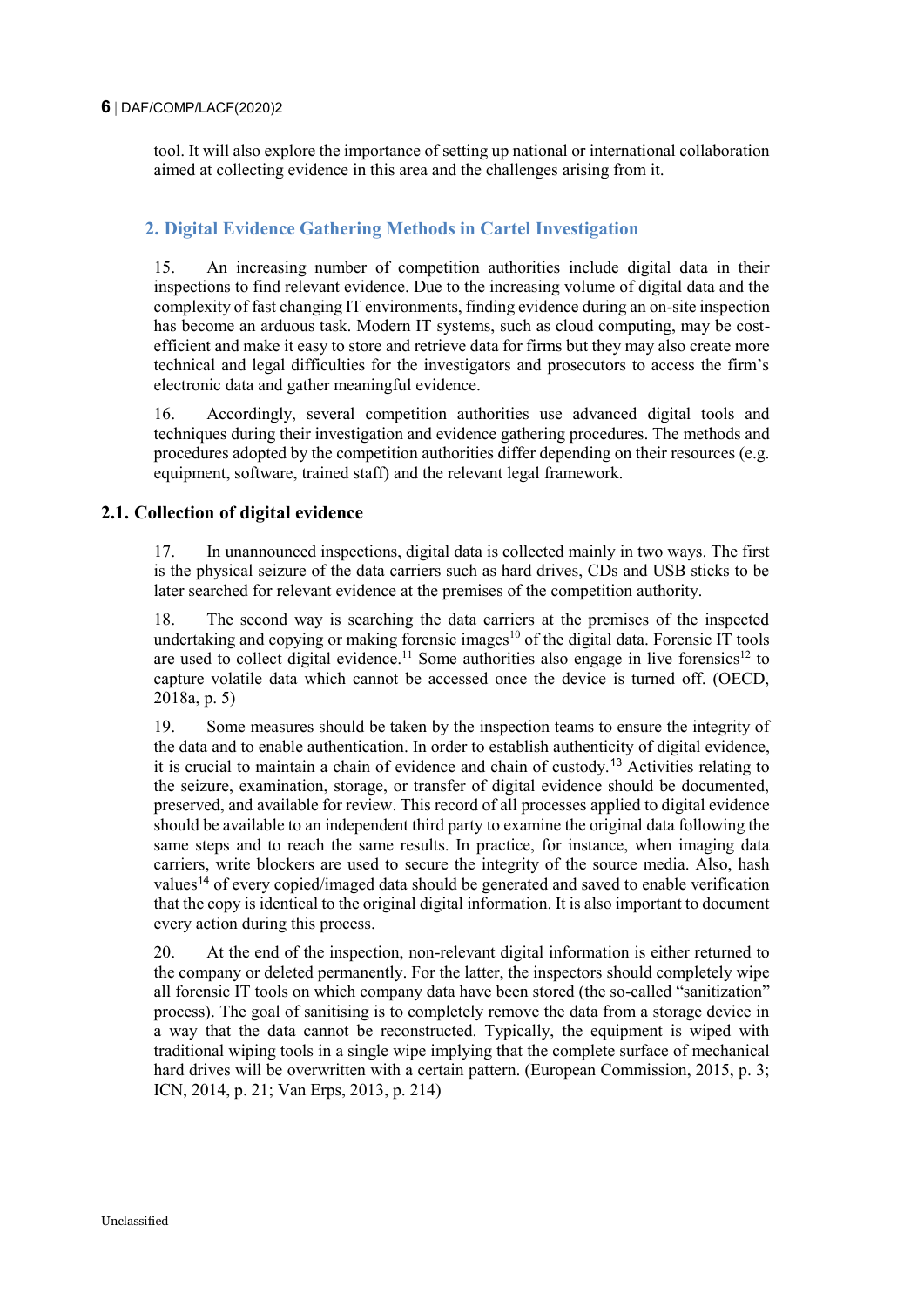21. Once digital data gathered at the premises have been preliminarily inspected, some authorities have the power to transport the data to their premises (or to premises of the police or of an equivalent enforcement authority) to continue searching of evidence. It typically happens when inspectors cannot finish the searching and collecting on the spot because the device was identified relatively late in the course of the inspection, technical problems arose or when the operations would last too long putting a disproportionate burden on inspected firms' daily business. This procedure is called "continued inspection" procedure.<sup>15</sup> In some jurisdictions, the selection of the digital evidence may be conducted on a *prima facie* basis at the premises of the inspected company (for example, by performing searches using keywords) with further review and selection will later take place at the premises of the authority. Some authorities routinely take a forensic image of the storage media at the inspection and carry out the review of the data later at their premises, whereas others do so on a case-by-case basis. (ECN, 2013, p. 3; OECD, 2018a, p. 6; Van Erps, 2013, p. 214) The potential legal challenges arising in connection with this procedure are discussed in Section 3.

### <span id="page-6-0"></span>**2.2. Preservation of digital evidence**

22. Some measures should be taken for the preservation of the digital evidence seized during the inspection. Preservation means the prevention of deletion or destruction of the digital evidence during the inspection, transportation and analysis (see also [Box](#page-7-0) 1).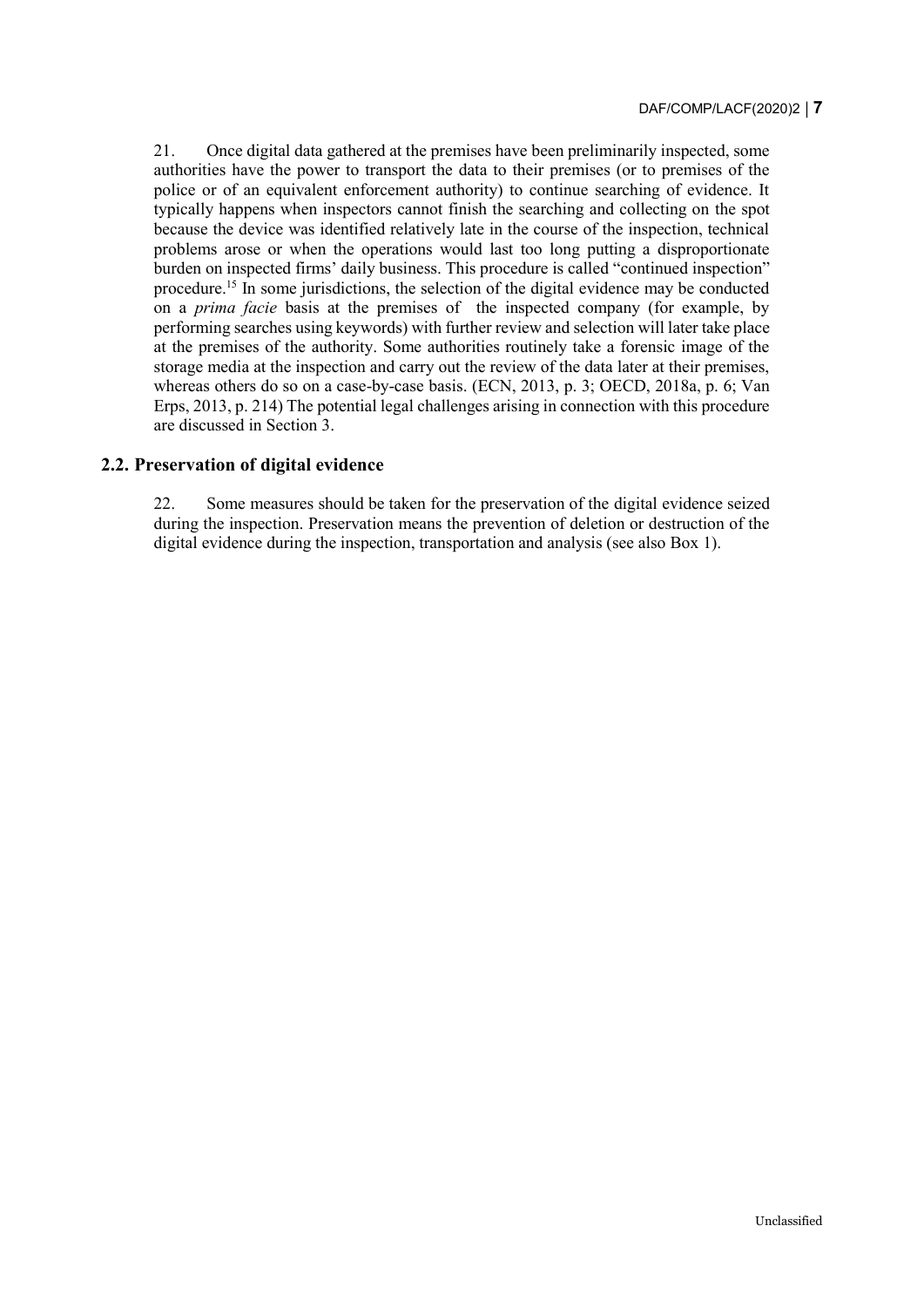#### <span id="page-7-0"></span>**Box 1. Alteration or destruction of digital evidence**

Although the issue of the alteration or destruction of digital evidence by the parties during surprise inspection is not specific to digital evidence, digital evidence may be moved, altered or destroyed in an easy and faster way than physical evidence. As noted by a former Vice President of the European Commission, Joaquín Almunia:

*"Company information is nowadays essentially stored in IT environments like email systems and can be quickly modified or deleted. This decision sends a clear message to all companies that the Commission will not tolerate actions which could undermine the integrity and effectiveness of our investigations by tampering with such information during an inspection."*

Whilst attempts to hide, alter or destroy digital evidence may be counteracted by specific tools that allow to retrieve and restore it, they may significantly disrupt the efforts of the competition authority and hinder its search. To discourage these attempts, it is important that competition authorities enjoy power to impose significant and adequately deterrent fines.

In December 2019, for instance, the Netherlands Authority for Consumers and Markets (ACM) imposed a fine of 1.84 million Euros on a company whose employees deleted WhatsApp conversations and left some WhatsApp groups during on-the-spot inspection. It also restated the duty to co-operate on the investigated companies by giving accurate information and granting access to the relevant documents and the obligation not to destroy, withhold or dispose of evidence before and during an unannounced inspection.

In an earlier case in 2012, the European Commission had fined two Czech energy companies, Energetický a průmyslový holding a.s. and EP Investment Advisors s.r.o., for not having blocked an email account as requested and having diverted incoming emails. This action was considered a procedural infringement by the General Court, which also clarified that "*the Commission has the burden of proving that access was granted to the data in Mr M.'s blocked e-mail account, but is not required to prove that those data were manipulated or deleted*."

Source: European Commission, Press Release of 28 March 2012, [https://ec.europa.eu/commission/presscorner/detail/en/IP\\_12\\_319.](https://ec.europa.eu/commission/presscorner/detail/en/IP_12_319) ACM, Press Release of 11 December 2019, [https://www.acm.nl/en/publications/acm-has-imposed-fine-](https://www.acm.nl/en/publications/acm-has-imposed-fine-184-million-euros-deleting-whatsapp-chat-conversations-during-dawn-raid)[184-million-euros-deleting-whatsapp-chat-conversations-during-dawn-raid.](https://www.acm.nl/en/publications/acm-has-imposed-fine-184-million-euros-deleting-whatsapp-chat-conversations-during-dawn-raid)

General Court of the European Union, Case T-272/12, Energetický a průmyslový holding a.s. and EP Investment Advisors s.r.o. v European Commission, 26 November 2014, EU:T:2014:995, para. 39.

23. Preservation measures include leaving devices running for live forensics, requesting blocking access to mailboxes at the server level, unplugging network cables from the computers to avoid unauthorized access, recording user attribution evidence (to identify whom the user is, if later contested, and whether others may be logged onto the computer), protecting data carriers from static electricity, magnetic fields and concussions. Furthermore, processing working copies of the digital data is a widely accepted measure to avoid accidental harm to the original digital data. As mentioned before, maintaining a sound chain of custody until the closure of the case is also crucial. (ICN, 2014, p. 22; OECD, 2018a, p. 6)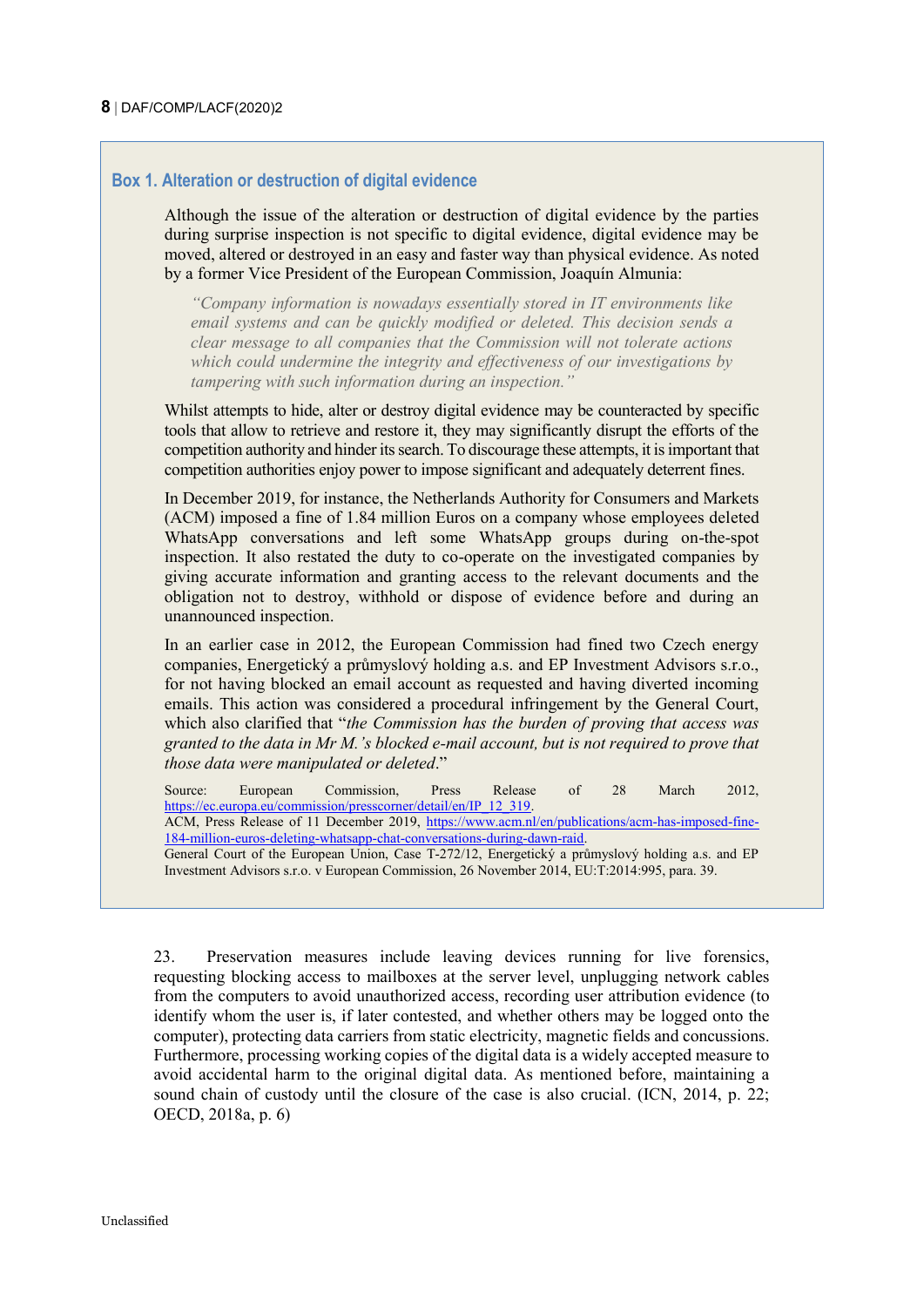### <span id="page-8-0"></span>**2.3. Analysis of digital evidence**

24. After the data collection phase, the case team or/and forensics experts analyse the data to find pieces of evidence. Since digital searches can yield huge amounts of data, some kind of search strategy needs to be developed.

25. Keyword searching is the most used method. Keywords are derived from desk research, informants, leniency applicants or explanations sought during the on-the-spot inspection. As analysis progresses, new keywords can be added to the list. Specially developed forensic search software such as *EnCase* and *Nuix* can identify misspelled versions of the keywords and yield more comprehensive results, as well as produce results on the basis of self-learning algorithms.

26. Moreover, these types of forensic software allow "concept" searching, which is much more developed when compared to basic keyword searches. Concept searching detects synonyms and misspellings, identifies variations of certain keywords, identifies groups which consists of people that regularly communicate with each other and track communications on different applications (e.g. instant messaging applications) and automatically crosschecks the content of communications within the groups with keywords and the variations of these keywords. These tools make it much easier for the authorities to find relevant evidence [\(Ardiyok](https://www.mondaq.com/Home/Redirect/1316934?mode=author&article_id=479716) and Yüksel, 2016; Van Erps, 2013, p. 214).

27. Other analytical methods are confirming user attribution, viewing the print spooler, testing file signatures to find bad file signatures, searching for encrypted information, investigating traces of web chats, webmail and so on. Applying more than one method to the data can minimise the risk of false negatives (ICN, 2014, p. 24; OECD, 2018a, p. 7).

28. It is again important to document all the action taken to extract the evidence to maintain chain of evidence, to enable third parties to reproduce the same results (OECD, 2018a, p. 7).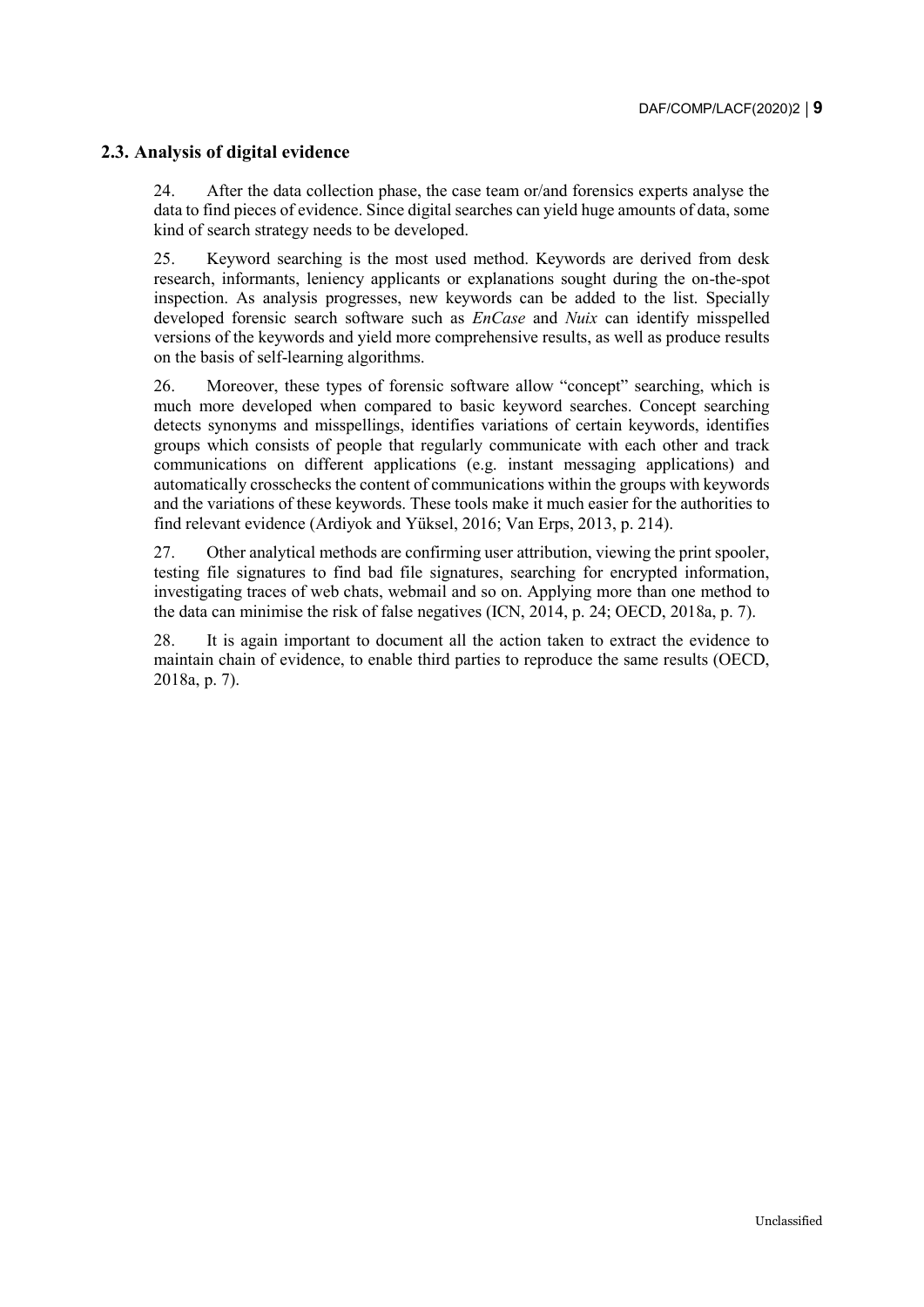### <span id="page-9-0"></span>**Box 2. Digital Evidence Gathering Procedure in the European Union**

#### *1. On-the-spot selection procedure*

Making a forensic copy: inspectors extract possible relevant files (information in certain folders or certain document types) from the target device by making a forensic copy of the content. Once a forensic copy is made, inspectors may return the target device to the inspected company.

Uploading/Indexing/Reviewing the forensic copy: the copy of all the potentially relevant information will be uploaded on the European Commission's server. All the uploaded data will then be indexed, which means that all the information is catalogued. Once it is indexed, the data will be reviewed by officials on review stations.

Tagging and copying: when officials identify relevant data, these will be "tagged". The collection of relevant data will then be copied on an encrypted data carrier (DVD, USB stick or hard disk) together with a list that contains the name, the path and a hyperlink to the document. A separate file on the data carrier mentions the "hash value" of the container that contains all the data. The document list is signed by a representative of the undertaking and an official. The undertaking receives a copy of the data carrier with the data and the list.

#### *2. Sanitising equipment procedure*

At the end of the inspection, the officials sanitise all the European Commission equipment that has been used to store digital information of the company before leaving the undertaking.

#### *3. Continued inspection procedure*

The information that is considered potentially relevant on the basis of a preview or in view of search results relating to other data from the same custodian will be put on a storage medium and encrypted. The officials put the storage medium in a sealed envelope and make a copy for the undertaking.

Then the sealed envelope is taken back to the European Commission which commits to return the sealed envelope to the undertaking or to invite the undertaking to attend the opening of the sealed envelope at the European Commission premises and assist in the continued selection process. The relevant documents will be identified, as described above ("tagged", copy on data carrier together with list), the undertaking receives a copy and the storage medium will be sanitised.

Source: Van Erps (2013)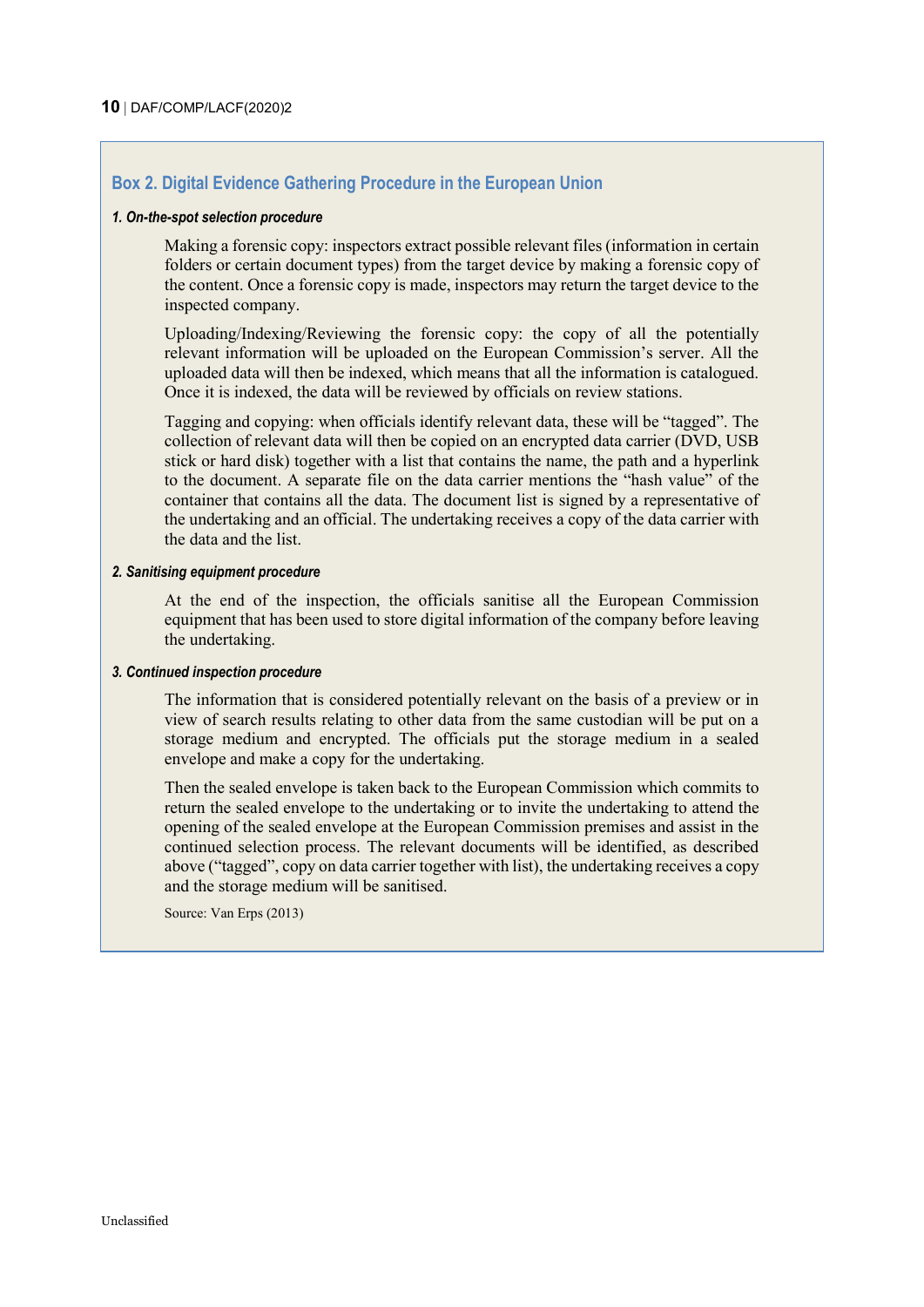### <span id="page-10-2"></span>**Box 3. Open Issues**

- 1. What are the most effective digital tools for evidence gathering in cartel investigation?
- 2. What are the most significant benefits of using digital tools in evidence gathering?
- 3. What difficulties did you encounter in applying them?
- 4. In which cartel cases were digital tools most useful for gathering evidence?

### <span id="page-10-0"></span>**3. Legal challenges of digital evidence gathering in cartel investigations**

29. The use of digital tools increases the chances that competition authorities detect cartels and gather relevant information in their investigations, since digital tools allow competition authorities to access a wider variety of evidence and to seize larger amount of documents.

30. However, precisely due to these broadened possibilities, some legal challenges may arise in relation to the adoption of these tools due to tensions between the need of the competition authority to conduct a thorough investigation and due process safeguards. As mentioned above, legal challenges may vary based on the relevant legal regime. Competition authorities across the world, however, are confronted with some common challenges in relation to the gathering of digital evidence in cartel cases and the exercise of their powers of investigations. Some of the main ones are addressed below.

### <span id="page-10-1"></span>**3.1. Proportionality of the investigation**

31. Typically, unannounced inspections need to be targeted, meaning that at the time of the inspection order, the competition authority has to have reasonable grounds justifying the inspection. The inspection should have the purpose of verifying whether a particular suspicion is founded or whether *prima facie* evidence of an infringement may find corroboration. Unannounced inspection should not be 'fishing expeditions', whereby the competition authorities looks for reasons to investigate an infringement. These reasons must pre-exist.

32. In many countries, a decision of the competition authorities is sufficient to conduct an inspection of business premises, but a judicial order may be required if the parties deny access to the premises (for instance, Peru) (OECD, 2018i, p. 4) or for the inspection of private domicile. In other countries (like Chile),<sup>16</sup> a court warrant is required for the inspection of business premises.<sup>17</sup> A judicial warrant or an inspection order must usually provide details of the alleged facts that require verification, including the subject matter of the investigation, its purpose and any potential penalties that may derive from the lack of co-operation by the company throughout the investigation.

33. One important advantage of digitalisation is the fact that high volumes of data and information can be analysed and copied swiftly. Whilst the power of the competition authorities to make digital copies and collect electronic evidence is fundamental for the conduct of investigation in a digitalised work, the modalities of its exercise may differ. As mentioned in Section 2, some authorities can make digital copies of evidence for *in situ* inspection, whilst other can seize devices or take copies to examine at their offices.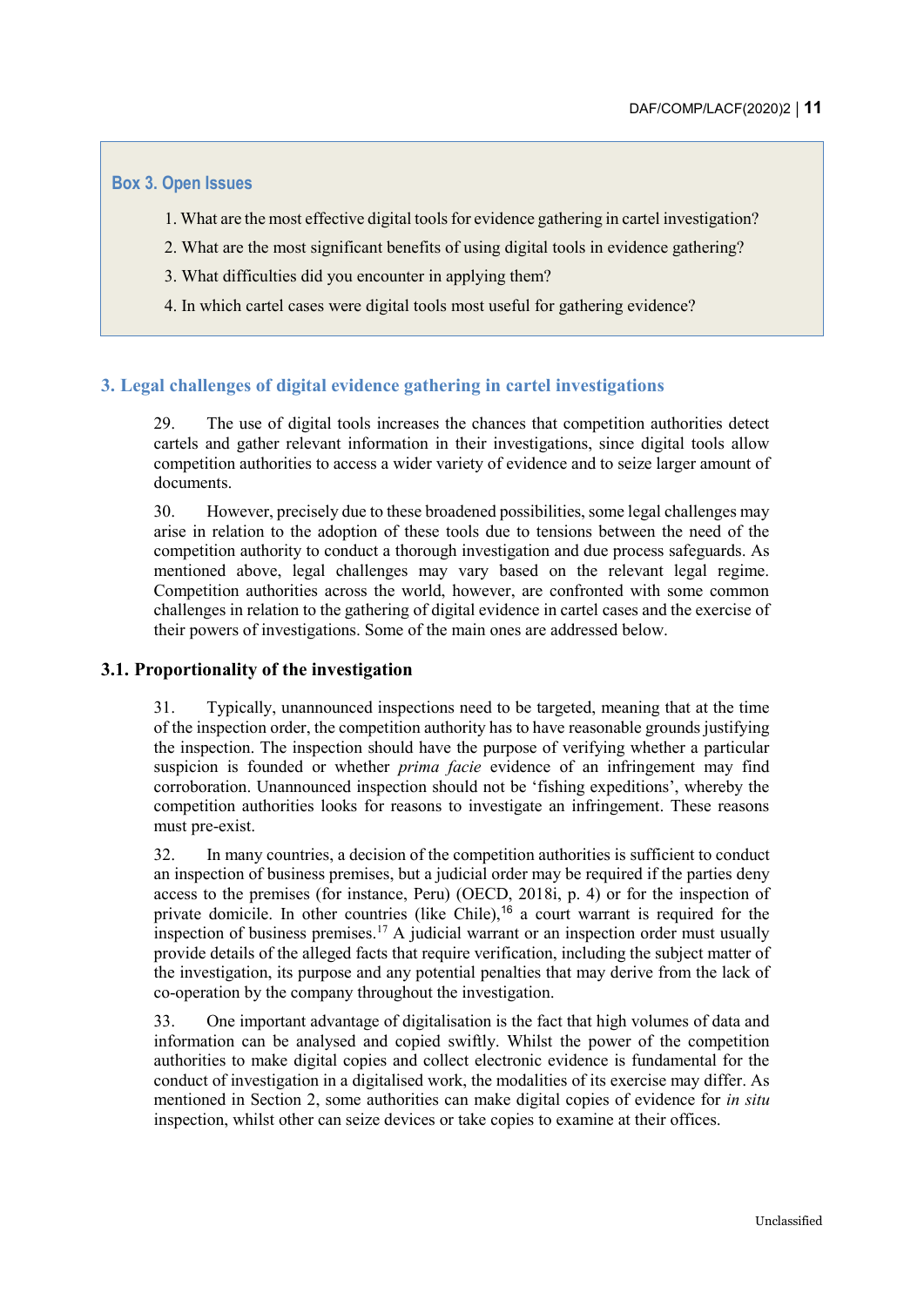34. The question arises therefore whether competition authorities have the discretion to seize a larger amount of document and data that may strictly be relevant to the investigation, in order to analyse them at the competition authority's premises in a second moment and make copies only of those that are found relevant for them to be added to the file.

35. Even if, with the aid of the above-described forensic tools, competition authorities are likely to conduct extremely thorough searches, determining on the spot what documents and files should be copied may still be lengthy and may heighten the risk that something may be missed. The competition authority should be endowed with the inspection powers that allow it to "*perform its task of protecting the […] market from distortions of competition and to penalise any infringements of the competition rules on that market*".<sup>18</sup> In addition, the ability to copy data for later examination is also a way to minimise the intrusion for the company and to protect the integrity of the data copied.<sup>19</sup>

36. As noted by the Mexican authority COFECE (OECD, 2018c), which has the power to copy entire hard drives and other digital evidence, but cannot examine evidence at its premises:

*The main challenge the Commission faces when conducting dawn raids is that […] [f]or example, it cannot seize computers, documents or information (it can only copy them). This implies that the Investigative Authority's dawn raids absorb plenty of the Commission resources since it cannot simply take relevant physical documents and electronic devices for further analysis at the Commission headquarters. The team must copy these documents and devices which takes significantly more time and resources*. (OECD, 2018c, p. 7)

#### 37. Advocate-General Kokott in the *Nexans* case pending before the Court of Justice of the European Union also stated:

*Particularly in the light of the volume of electronic data produced and stored by undertakings […], it […] appears perfectly justified to permit the Commission to carry out the time-consuming examination of such data at its own premises so as not to tie Commission staff unduly to the premises of the undertakings being inspected, which may also give rise to high costs.<sup>20</sup>*

38. In the EU, the power "*to take or obtain, in any form, copies of or extracts from such books or records and, where they consider it appropriate, to continue making such searches for information and the selection of copies or extracts at the premises of the national competition authorities or at any other designated premises*" has now been expressly recognised by Article  $6(1)(c)$  of the ECN+ Directive, which will have to be transposed by the EU Member States by 4 February 2021.<sup>21</sup>

39. In other jurisdictions, it may be a question of judicial interpretation whether the powers bestowed upon the authority by the law will include the gathering of digital evidence, which is typically not expressly referred to by older legislation, and what the boundaries of this power are. However, this power may be extremely important for the conduct of investigations by competition authorities, and, when adequate guarantees are undertaken, the fact that the data have been examined after having been copied should not raise legitimacy issues. To this purpose, it is particularly important that the inspection order contains a clear and thorough indication of the reasons for the inspection, the matter to which the investigation pertains, and the evidence sought, and that the documents and files seized and placed in the case file are considered, based on these parameters, relevant to the investigation.<sup>22</sup>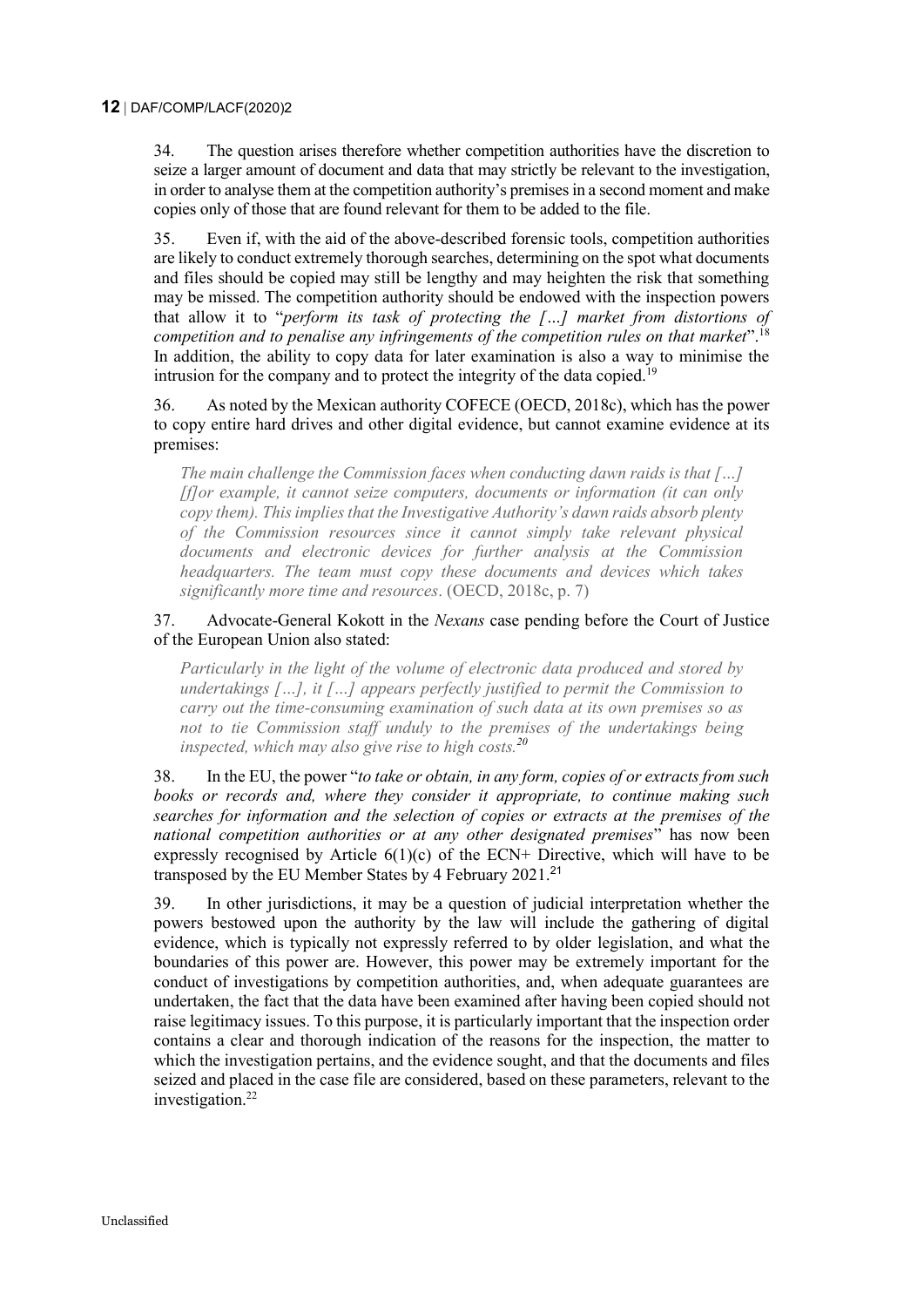40. An examination of data at the premises of the competition authority, may, therefore, be justified, due to, for instance, i) the large volume of data to be analysed; ii) the fact that the on-the-spot examination would otherwise be prolonged over multiple days, or iii) the fact that the examination of specific devices had to be postponed (for instance, due to absence of the computer owner).

41. Further, competition authorities, when they collect electronic evidence, should be able to retrieve the "technical entirety" of the evidence, meaning, for instance, the entire thread of an e-mail exchange and its attachments, although it may be decided that not all of it should be included in the investigation file.<sup>23</sup> This has been clarified by the European Commission in its revised Explanatory Note of 2015 where it stated that:

*Each evidence item selected during the course of the inspection may be collected and on-site listed in its technical entirety (if e.g. only one attachment to an email is selected, then the final export will consist of the cover email, along with all attachments that belong to that particular message).* 

42. Seizing whole hard-drives or servers for later examination of the documents and files contained in them, however, may raise privacy issues linked to the fact that the data may include personal information together with work information, or it may go beyond the scope of the investigation as defined in the competition order or the court warrant. This question is right at the core of the issue of the proportionality of the investigation.<sup>24</sup> Therefore, when this power is recognised, the rights of defence of the company must be protected by the competition authority also during the preliminary phases and should not be irreparably prejudiced.<sup>25</sup>

43. When the data needs to be examined at the competition authority's premises, to preserve the rights of defence of the company, and in particular the legal professional privilege and the protection of privacy, it may be important that some conditions are respected. Depending on the legal framework, these may, for instance, include: i) the sealing of the data carrier; ii) the deletion of all irrelevant data copied from the file;  $26$ iii) the provision of a list of the documents copied; or iv) the presence of lawyers at the opening of the seal and throughout the examination of the data at the competition authority's premises.<sup>27</sup>

44. Alongside or in alternative to these precautions, some in-built guarantees may be also included into the digital tools used for evidence gathering, for instance by ensuring that search software or algorithms would not go beyond the scope of the investigation as described in the authority order or court warrant.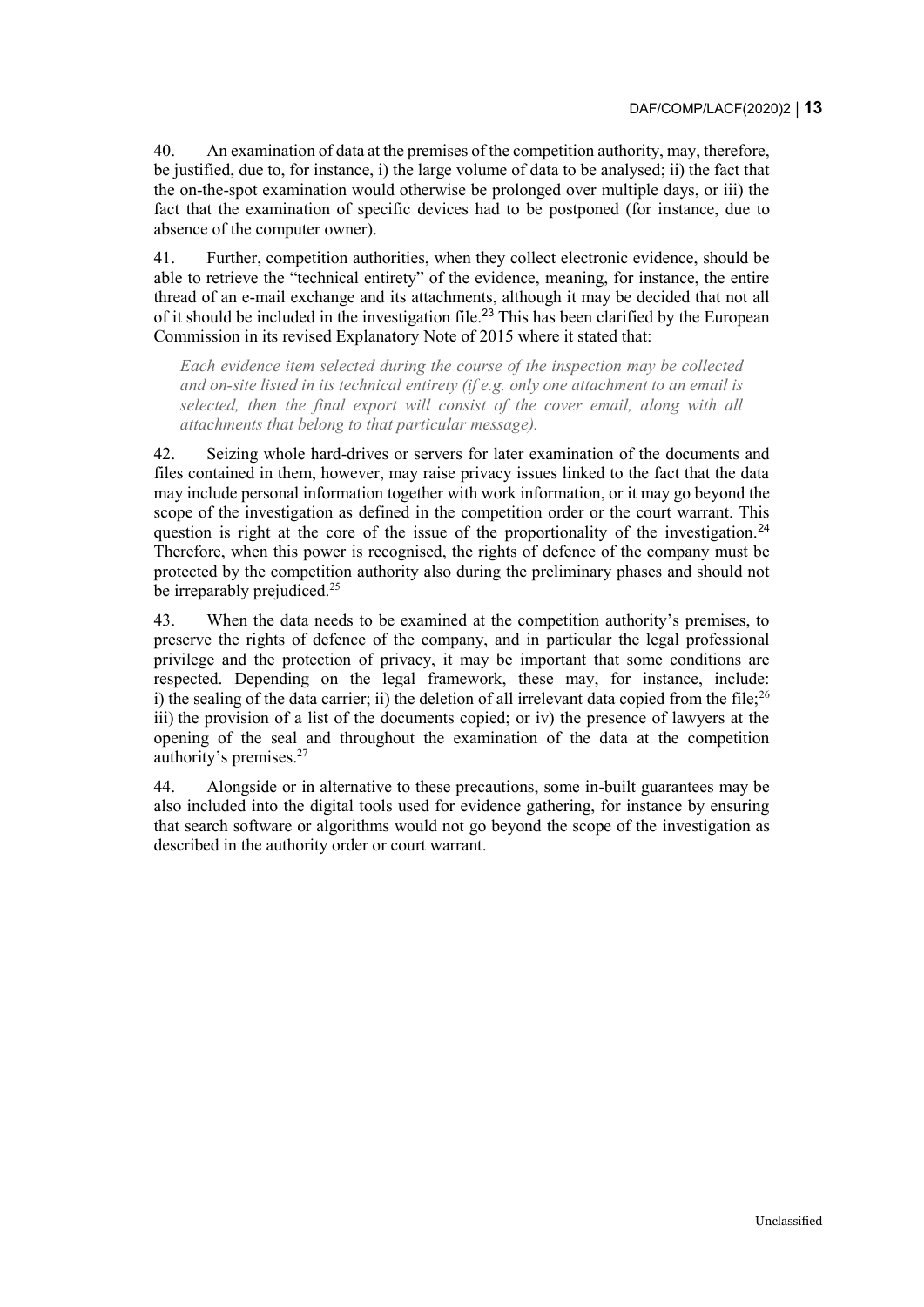### <span id="page-13-0"></span>**Box 4. The procedure followed by the European Commission in** *Nexans* **France**

By decision of April 2014, the European Commission sanctioned European, Japanese and South Korean producers of high and extra-high voltage power cables for participating in a market-sharing cartel.

The inspection was conducted by the European Commission over 4 days at the premises of Nexans France. During the inspection, the European Commission took copy-images of the hard drives of the computer of 3 employees and carried out keyword search on the basis of indexation. It sealed the office of a fourth employee who was not present at the premises of the company at the beginning of the investigation. Upon return of this fourth employee on the third day of the inspection, the European Commission discovered that some data had been deleted from his computer. The officials made copyimages of the hard drive of this fourth employee's computer, which they placed in sealed envelopes and brought to Brussels.

The European Commission then proceeded to the examination, always in the presence of Nexans' lawyers, opening and re-sealing the envelope every day for the duration of the examination. The relevant documents were printed and a copy and a list of those relevant documents was given to the company's lawyers.

The company appealed the decision. No infringement of the rights of defence was alleged, because the same procedural safeguards, such as the presence of the lawyers and the sealing of the rooms and envelopes, were taken for the examination of the digital documents at the Nexans' premises and at the Commission's premises. Nexans, however, argued that, *inter alia*, Article 20(2) of Regulation 1/2003 does not grant the Commission with the power to take copies of documents that had not been examined beforehand at the company's premises, nor to examine those documents later at the Commission's premises.

Under this provision, European Commission officials can access companies' premises, examine books and business records regardless of how they are stored and take copies or obtain extracts.

The General Court concluded that Article 20(2) of Regulation 1/2003 does not limit the power of the European Commission to make copies only of those documents that it has already reviewed.

The judgment of the General Court is under appeal before the Court of Justice. A similar issue is currently pending before the Court of Justice in the *Prysmian case.*

This issue has been addressed in the EU Member States by the entering into force of Article  $6(1)(c)$  of the ECN+ Directive, which recognises the power for competition authorities to continue inspections at the premises of the national competition authorities or at other designated premises, and that will have to be transposed by the EU Member States by 4 February 2021.

Sources: General Court of the European Union, T-449/14, Nexans France and Nexans v Commission, 12 July 2018, ECLI:EU:T:2018:456, Appeal before the Court of Justice C-606/18 P and Court of Justice of the European Union, C-601/18 P, Prysmian and Prysmian Cavi e Sistemi v Commission, pending.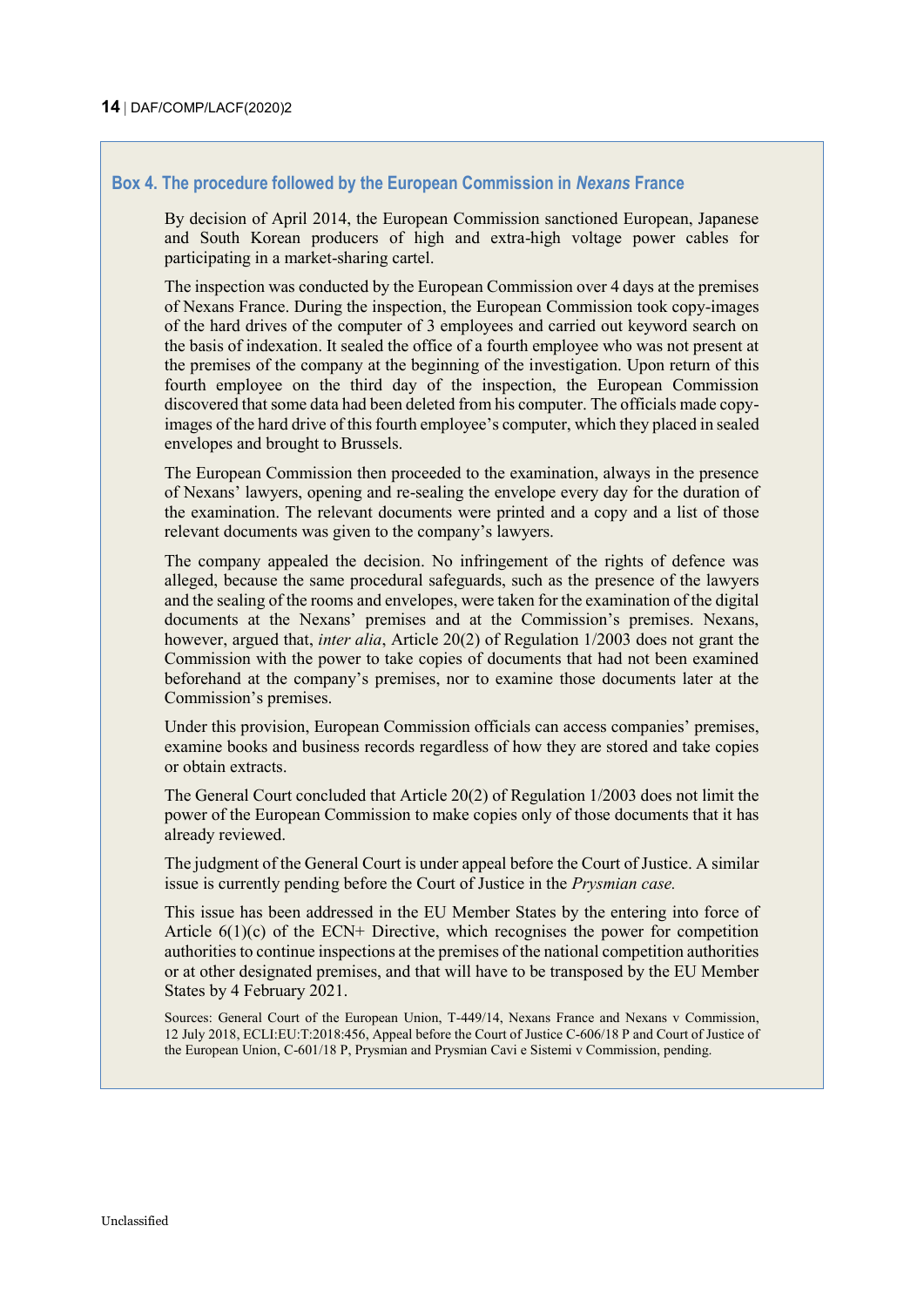### <span id="page-14-0"></span>**3.2. Access to personal electronic devices and data**

45. A second issue potentially arising in investigations involving the gathering of evidence by means of digital tools concerns the interplay between the investigation powers and the right to privacy. It is generally considered that the protection of confidentiality and privacy does not raise significantly different challenges in relation to physical and digital evidences (OECD, 2018d, p. 5). One specific challenge, however, emerges in relation to the access to personal or semi-personal electronic devices and other data storage systems that may be held by employees at the premises of the company. With the diffusion of internet and of personal mobile phones, the number of companies allowing employees to use personal electronic devices for work purposes has increased.

46. This means that, in some cases, personal devices may contain evidence of an infringement or communications that are private or semi-private may be also used to perpetrate a violation of competition law.

47. In some jurisdictions, like France, the authority has the power to inspect personal electronic devices containing work-related information. In its revised Explanatory Note of 2015, the European Commission specifically stated that:

*The Inspectors may search the IT-environment (e.g. servers, desktop computers, laptops, tablets and other mobile devices) and all storage media (e.g. CD-ROMs, DVDs, USB-keys, external hard disks, backup tapes, cloud services) of the undertaking. This applies also to private devices and media that are used for professional reasons (Bring Your Own Device - BYOD) when they are found on the premises.* 28

48. A similar position is adopted in the 2019 draft Peruvian Inspection Guidelines, which also provide for the possibility that, during the inspection, the representatives or employees of the company may indicate the personal character of the inspected files or documents, to avoid, if appropriate after verification by the officials, their seizure.<sup>29</sup>

49. A decision adopted by the Spanish CNMC mentions that access to files, workrelated or personal, cannot be prevented by the investigated company nor constitutes a violation of its rights of defence, when it may be necessary to preliminary determine the relevance of the examined documents for the investigation.<sup>30</sup> In other jurisdictions, like Colombia, recent case law did not seem to clarify whether this power to also access personal files for a preliminary examination may be exercised by the competition  $authority.<sup>31</sup>$ 

50. When the legal framework does not specifically provide that these data can be copied or the case law did not clarify this issue, claims over privacy may be raised in court and slow down or prevent the full exercise of the power of investigation by the competition authority.

51. When a combination of private and work data is found, and no specific guidance is provided by the law or the jurisprudence, the approach to take for competition authorities may also vary depending on the way in which the information is copied.

52. If the digital copy is made from standalone data carriers, where it is possible to extract only the relevant information, the investigated company may identify the private data to avoid its copying or seizure. In case of disagreement concerning the nature of the information, procedures akin to the 'sealed envelope' procedure, where the information is seized but not examined by the authority until a formal decision is taken, may be adopted.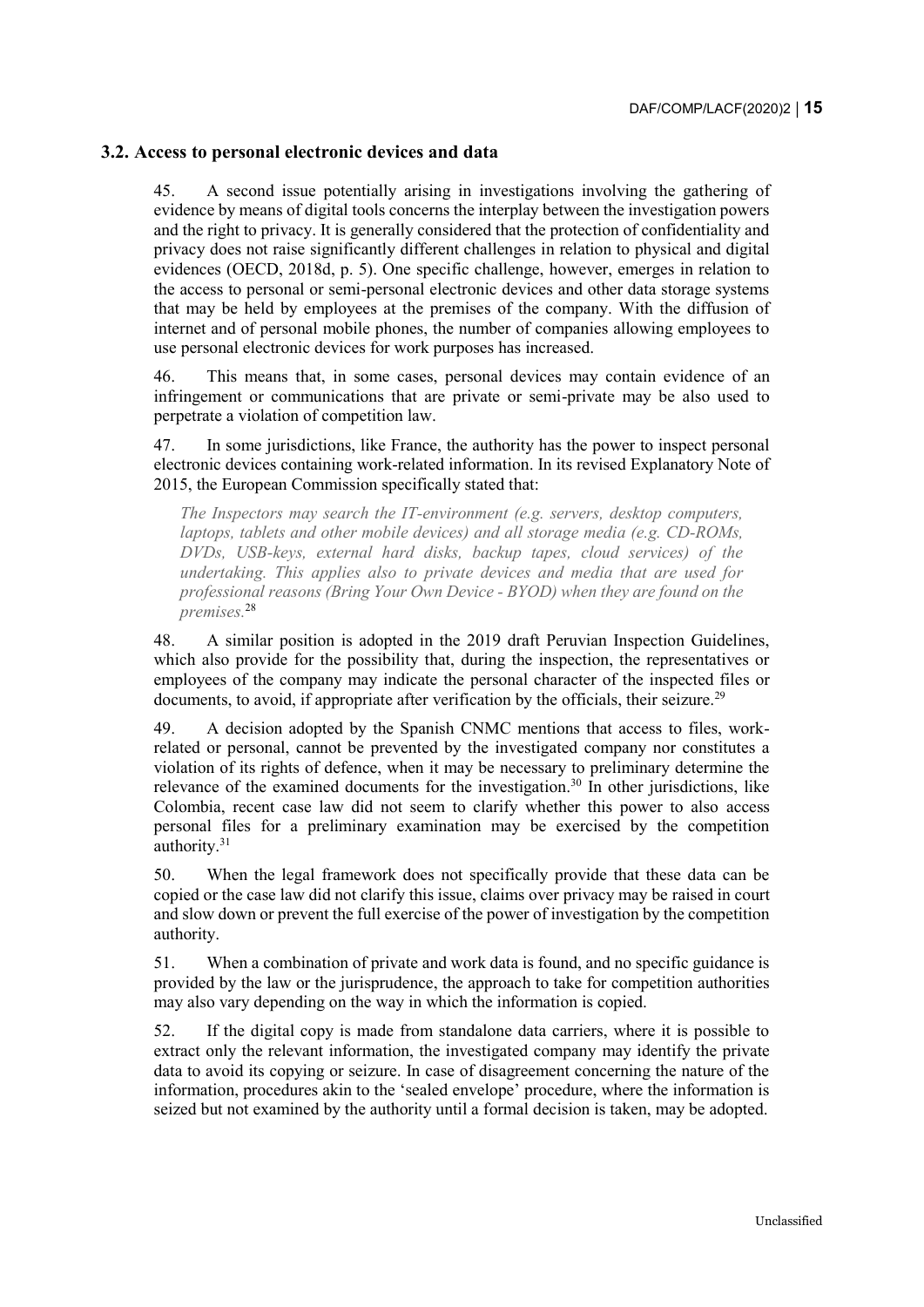53. If the digital seizure is done by means of imaging, the separation of the relevant and the private data will not be possible, due to the nature of the procedure itself (OECD, 2013a, p. 13). One way to overcome this issue may be to invite the company representatives and the lawyers at the competition authority's premises to assist during the examination of the imaged data and to ask them, before starting the examination, to indicate the private data they wish to exclude from the analysis (ICN, 2014, p. 28).

54. The power of competition authorities to examine private or semi-private devices if they contain work related information may become increasingly more important also in light of the fact that instant messaging applications, like WhatsApp, Skype or MSN, more and more often feature among the preferred ways of communication by means of which an anticompetitive agreement is reached and maintained.<sup>32</sup>

55. In addition to the increasingly more promiscuous use of business and personal means of communication and data storage, brought by the internet revolution, a less stark divide between business and personal devices has been accentuated by the Covid-19 pandemic and the teleworking policies adopted companies throughout the world. In this changed world, the power of competition authorities to search and seize work-related information stored on personal devices is likely to become more and more crucial.

56. In the event of claims over the privacy of the data, it is important that they are carefully and swiftly assessed to determine their robustness, in order to avoid the risk that unlawful communications may be exchanged on personal devices exclusively to the purpose of avoiding enforcement and that they disrupt and lengthen the investigation. The assessment may be carried out, in some jurisdictions, by an official working on the case, but in other jurisdictions it may be done by an independent third party, such as competition authority's staff not involved in the case or judicial authority (ICN, 2014, p. 28).

## <span id="page-15-0"></span>**Box 5. The delay of the investigation due to challenges on procedural issues: the Portuguese Banks case**

In 2019, the Portuguese Competition Authority (AdC) fined 14 banks for an information exchange of sensitive commercial data over more than 10 years. The banks involved in the concerted practice were fined a total amount of EUR 225 million.

The investigation started with a leniency application and involved dawn raids in 25 locations. Pending the investigation, some of the investigated banks raised procedural challenges concerning, inter alia, the confidentiality of the information seized. The investigated banks lodged 26 appeals on procedural issues that led to 43 proceedings. Only 5 of the court decisions taken were favourable for the investigated bank, but the proceedings caused the suspension of the investigation for over 360 days.

Although it concerned the confidentiality of the information seized, this case shows the impact that (founded or unfounded) procedural challenges may have on the length of the investigation.

Source: Parr, Portuguese decision shows banks filed 26 court proceedings during probe, 10 January 2020, [https://app.parr-global.com/intelligence/view/1926305.](https://app.parr-global.com/intelligence/view/1926305)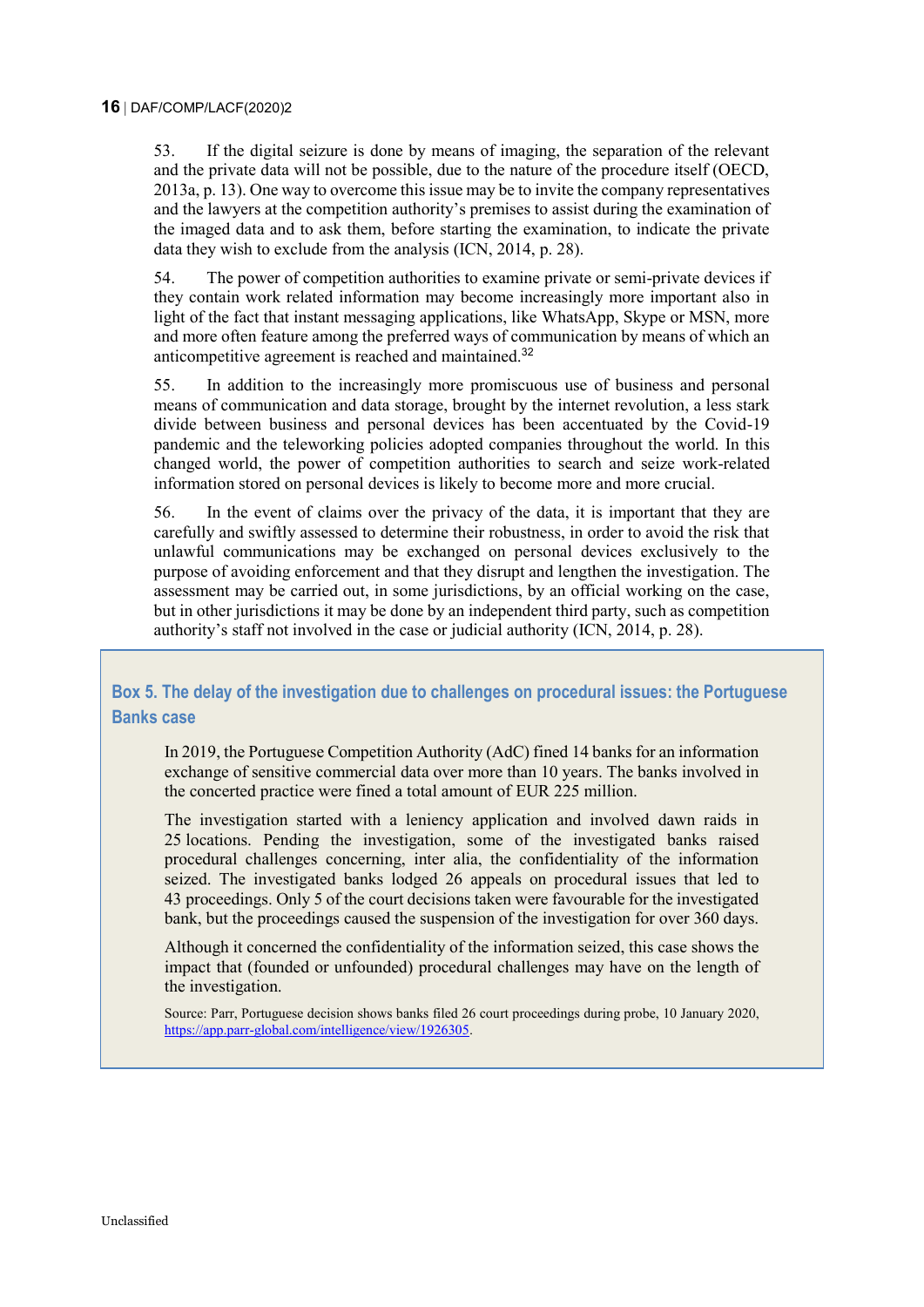### <span id="page-16-0"></span>**3.3. Access to servers in a different location from the business premises**

57. A third issue arises in connection to the location of digital information, because storage space, such as servers and cloud computing, is often separate from the physical location of the data entry point. Inspections, therefore, may require accessing data stored on servers or other storage systems located at other physical premises (such as at another address of the investigated companies or at the premises of a third party, either in the same or in a different jurisdiction) or online in no physical space (ICN, 2014, p. 29).

58. In relation to this issue, the ICN identifies two types of approaches. The first one, called the "access approach" is the one according to which any piece of information which is accessible, can be used or controlled from the premises of the company can be searched and seized by the competition authority. The location of the storage is irrelevant. As mentioned in the Introduction, the 2019 OECD Council Recommendation concerning Effective Action against Hard Core Cartels favours this approach when it refers to the power of competition authorities to *"[a]ccess electronic information that could help establish a cartel violation including electronic material that is stored remotely (e.g. on 'the cloud') […]*".<sup>33</sup>

59. The second approach, called the "location approach" is the one according to which, if the storage of the data is not at the premises of the company, and given that an inspection order only allows to enter the premises of the legal entity named in it, this alternative location needs to be covered by the authority's order or the judge warrant (ICN, 2014, pp. 28-29).

60. In this second case, it may be significantly more difficult for a competition authority to access the relevant evidence. First, it will have to determine the exact location of the servers at another company's location. This will not be possible for cloud computing systems storing data online. Second, the lapse of time required to access the alternative location, if discovered after the beginning of the inspection, may be exploited by the company to move, destroy or alter evidence (See [Box](#page-7-0) 1).

61. In some jurisdictions, the access approach has been recognised by the law. For instance, Article 6(1)(b) of the ECN+ Directive, already mentioned above, provides for the power "*to examine the books and other records related to the business irrespective of the medium on which they are stored, and to have the right to access any information which is accessible to the entity subject to the inspection*." In other jurisdictions, it may still be controversial whether the access approach is followed.<sup>34</sup>

62. In cases where the competition authority does not follow the more favourable "access approach", other forms of co-operation along the lines of the G8 24/7 High Tech Crime Network, which provides points of contact in adhering countries to request immediate support in investigation involving electronic evidence, such as data preservation requests<sup>35</sup> or co-operation with agencies outside the relevant jurisdiction may also prove necessary. The ICN noted that, "*In these cases the competition agencies use the possibility of mutual legal assistance treaties (MLATs) or agreements to gather the digital information*" (ICN, 2014, p. 29).

63. It is, however, important to underline that companies may strategically select as the 'hub' of a cross-border cartel a jurisdiction where it is harder for a competition authority to swiftly access evidence in an investigation, thus 'forum shopping' for procedural guarantees and weaker investigation powers (Scordamaglia-Tousis, 2014, p. 196). This makes the convergence on investigative powers and due process across countries extremely important.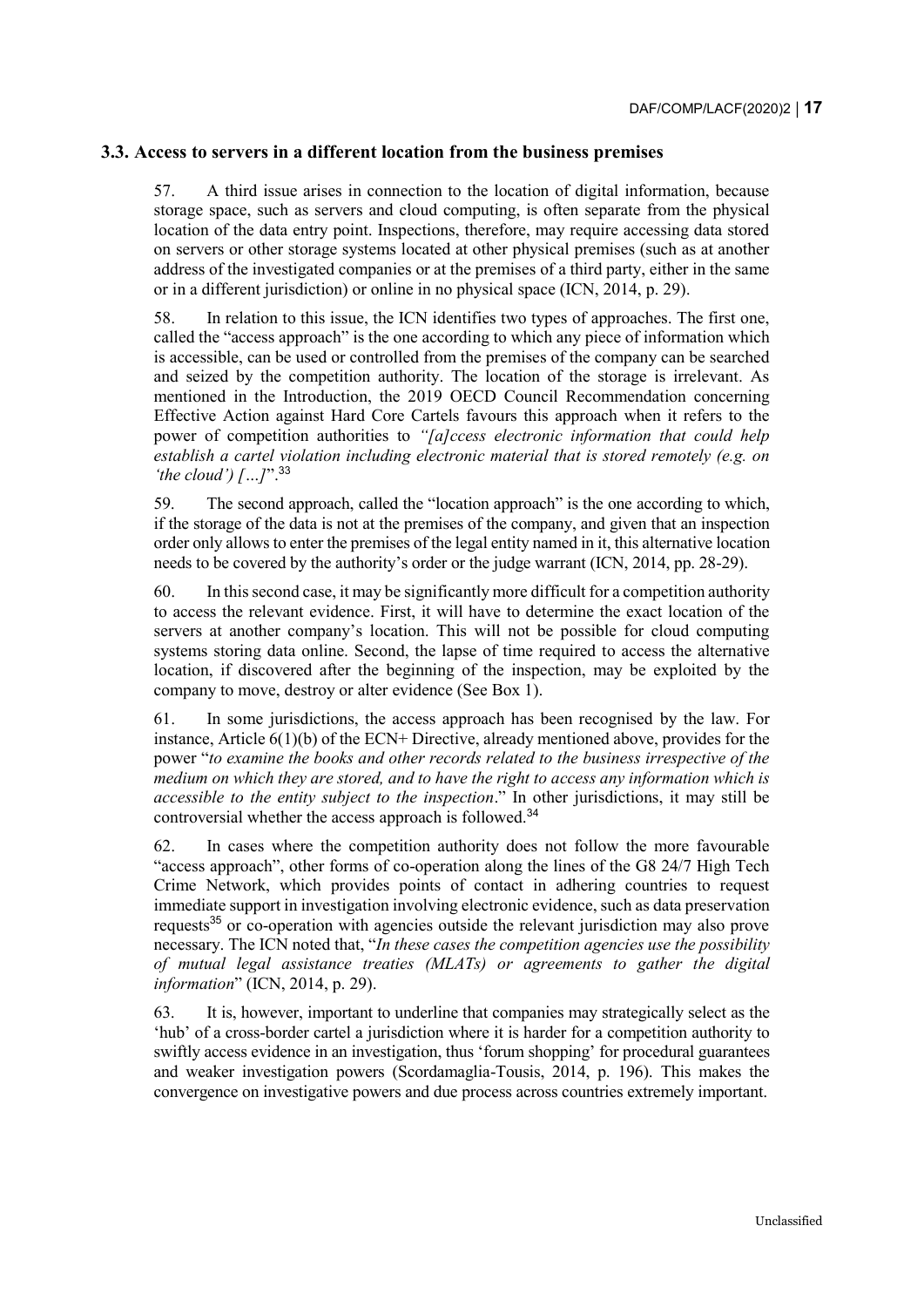#### <span id="page-17-2"></span>**Box 6. Open Issues**

- 1. What are the best ways to ensure that a continued inspection procedure is conducted in full respect of due process?
- 2. In a world where teleworking has become the norm due to Covid-19 distancing measures, should personal electronic devices be allowed to be searched at all times? How can a competition authority strike the right balance between ensuring a thorough analysis of the relevant evidence and protecting privacy?
- 3. How do competition authorities ensure that the rights of defence of the company are observed in digital evidence gathering in cartel investigations?
- 4. What are the strategies adopted by competition authorities to overcome difficulties in accessing servers or information stored in digital cloud systems? What are the best ways to prevent destruction or alteration of evidence when this takes time?
- 5. Can international co-operation be used to stimulate convergence on investigative powers and due process across countries?

### <span id="page-17-0"></span>**4. Building capacity for digital evidence gathering in cartel investigations**

64. Digital evidence gathering requires a considerable investment for specific expertise (e.g. digital forensics, data analysis, artificial intelligence), tools (e.g. equipment, software) and infrastructure (e.g. rooms dedicated to forensics) that must be updated frequently according to the rapidly changing technology. Building and maintaining digital evidence gathering capacity is more costly than traditional evidence gathering capacity and calls for the support and understanding of the management.

65. At the same time, many competition authorities are facing budgetary freezes or restrictions. In fact, as highlighted by the OECD Competition Trends 2020, average budgets of competition authorities have decreased in real terms by approximately 5% between 2015 and 2018. (OECD, 2020b, p. 11) It would seem that this trend is unlikely to be overturned in the near future in view of the governments' budget constraint caused by the Covid-19 outbreak.

66. Consequently, it will be all the more important for competition authorities to continue to make an efficient use of their limited resources when designing their internal structure for digital evidence gathering. Moreover, external co-operation with other agencies should help to realize further resource efficiency in the organisation of digital evidence gathering.

#### <span id="page-17-1"></span>**4.1. Internal organisation for digital evidence gathering**

67. A number of competition authorities have invested important resources to the development of digital evidence gathering capability. For instance, the Brazilian competition authority (CADE) started in 2014 the development of data mining instruments and economic filters to support its staff involved in the investigations and case handlers [see Brain (Cérebro) Project in [Box](#page-19-0) 7]. The Mexican competition authority (COFECE) has also been investing resources in the training of forensic experts and investigators as well as hardware and software. (OECD, 2018c, p. 7) While these capacity-building actions are undeniably fruitful, securing the budget covering the high costs associated with these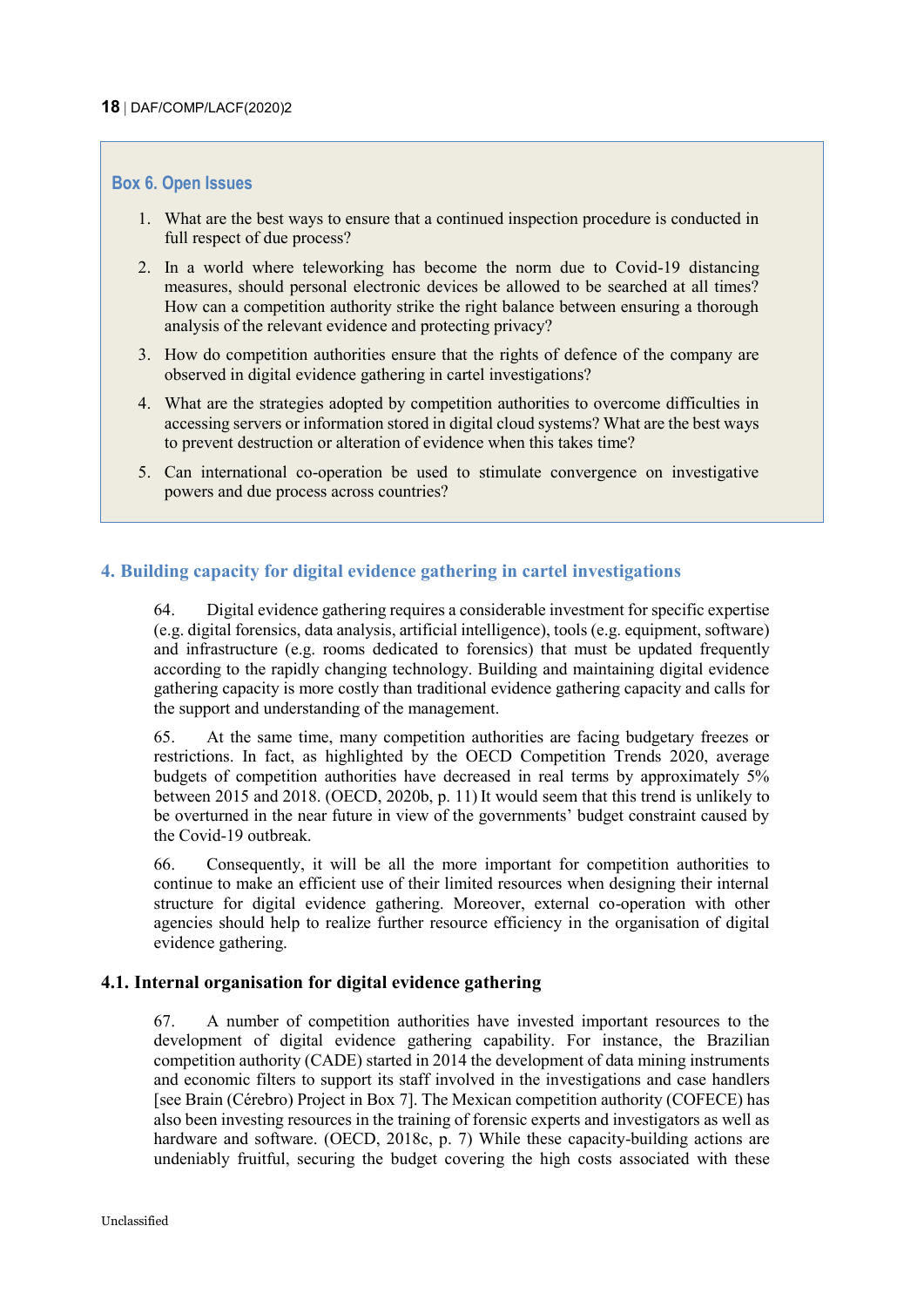actions could be a significant challenge for competition authorities. In this respect, ICN recommends to have a dedicated annual or multi-annual budget for digital evidence gathering. (ICN, 2014, p. 14)

68. The budget, which ultimately determines available resources of authorities, will drive how the digital evidence gathering capability is organised within the authority. Certain competition authorities have a permanent forensic IT unit for digital evidence gathering (e.g. EU (OECD, 2018d, p. 4), Portugal (OECD, 2018e, p. 15) or Korea (OECD, 2018f, p. 5)). These units, composed of digital forensic experts who work closely with agencies' officials and internal IT experts in the conduct of digital evidence gathering (and possibly in data analysis at a later stage), have reportedly provided significant added value to the digital evidence gathering.<sup>36</sup>

69. Depending on the circumstances of the case, several authorities have engaged outside IT forensic experts who work closely with the officials and internal IT experts of the authority (e.g. South Africa (OECD, 2018g, p. 2) or Australia (OECD, 2018h, p. 3)). As pointed out by ICN, such outsourcing may require a confidentiality agreement in order to provide appropriate safeguard for the confidential information that is made available to outside IT forensic experts. (ICN, 2014, p. 14) Another challenge seems to concern how to integrate outside experts well in the investigation team to maximize the profit of having IT specialists in the team. Outside experts could also be costly depending on the service provided. In this respect, ICN recommends to maintain a minimum internal IT capability, even in case where the outsourcing is used, in order to ensure that the appropriate service is provided at a reasonable price level. (ICN, 2014, p. 14) Minimum IT knowledge of the authorities' officials as well as minimum competition law knowledge of outside IT experts should also facilitate the swift integration of various expertise in the investigation team.

70. Irrespective of the design of internal capability for digital evidence gathering, it is indispensable to ensure that persons conducting digital evidence gathering are appropriately trained for that purpose. This could be accomplished by developing the skills of existing staffs or hiring experts from outside. Skills for digital evidence gathering encompass a number of specialised areas. They include for instance digital forensics which applies scientific techniques for identifying, preserving, recovering and analysing the digital information and presenting facts and opinions about it. (OECD, 2018a, p. 4) Other emerging technologies, such as artificial intelligence, internet of things, bid data and blockchain, should also be useful for the detection of cases requiring a thorough technical and economic understanding of companies' behaviour with regard to data and algorithms (see [Box](#page-19-0) 7). As the UK Competition and Markets Authority rightfully highlighted, the power of algorithms can also be used by enforcement agencies to better enable them to interrogate large datasets to assess impacts on competition. (OECD, 2017, p. 12) Furthermore, persons conducting digital evidence gathering may need to be trained of the relevant legal standards and challenges described above in order to ensure that the procedure is conducted within the boundaries of the relevant legal framework.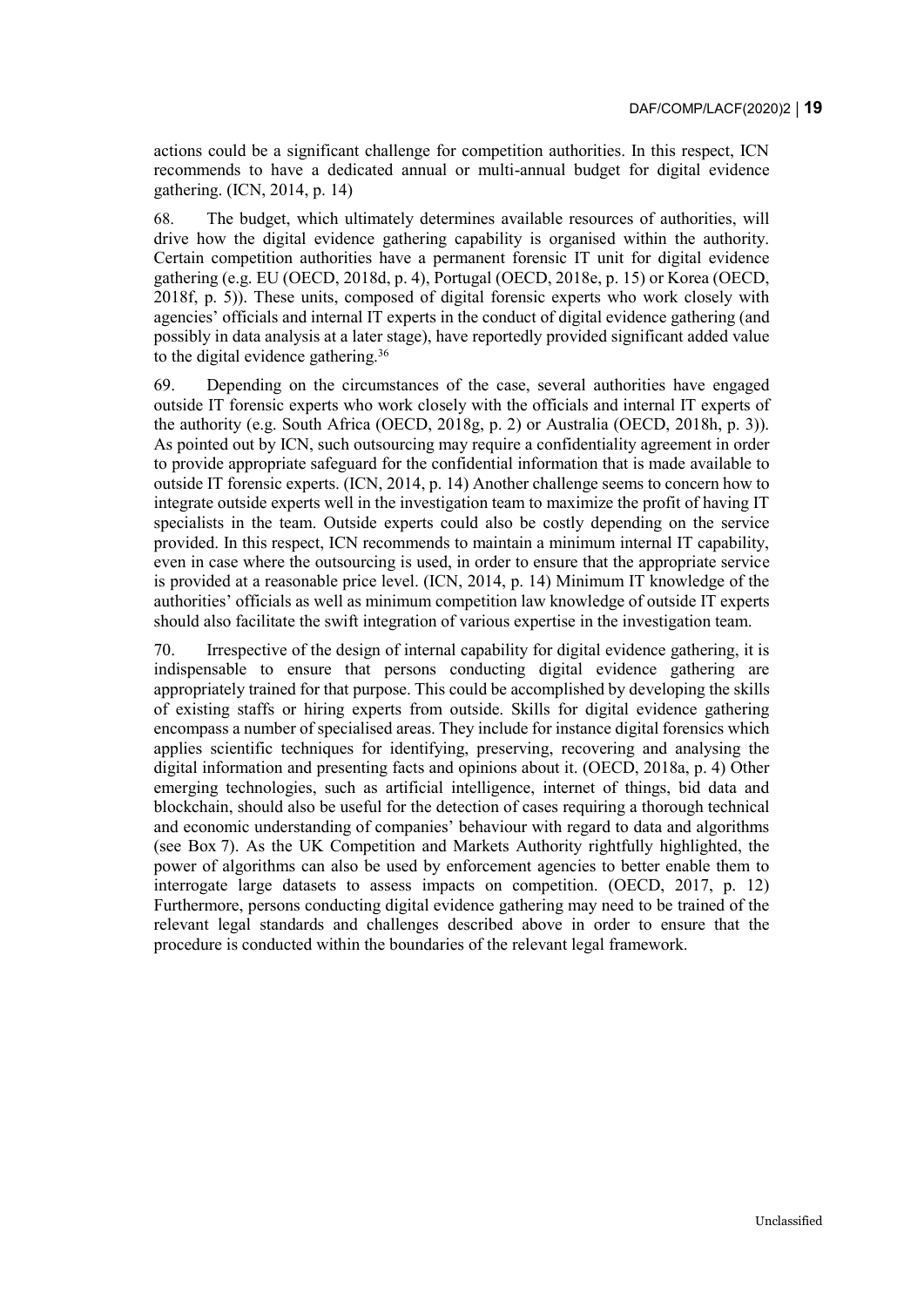### <span id="page-19-0"></span>**Box 7. Cartel Screening: a Pro-active Cartel Detecting Tool**

Cartel screening tools have become important pro-active instruments to mitigate the dependency on reactive tools such as whistle- blowing or leniency applicants. The growing availability of data and computing power provides competition authorities efficient ways of detecting atypical signs or suspicious behaviour associated with collusion.

Cartel screening certainly serves as an effective tool for cartel detection, but also it generates an additional deterrence effect by encouraging firms to submit leniency applications, to sign cease and desist agreements and to report anticompetitive conducts to competition authorities.

Screening refers to a detection methodology designed to help competition authorities decide which markets or industries are more likely to be prone to cartel behaviour, and in some cases they can also flag to them possible cartel behaviour that would deserve closer scrutiny. (OECD, 2013, p. 5) In other words, an industry that is picked up by a screen is one that warrants not prosecution but rather a more intense investigation which directly contrasts collusion and competition as competing explanations of market behaviour. Screening is then the first phase of a multi-stage process which may or may not end with prosecution. (Harrington, 2007, p. 2)

There is a growing literature on cartel detection, which can roughly be divided into two strands. (Imhof, Karagök and Rutz, 2018, p. 237; OECD, 2013, p. 5) One approach, commonly referred to as "structural screening", is based on what economic theory and empirical research tell us about the relationship between market characteristics and the likelihood of collusion occurring in markets, essentially by identifying certain structural features of products or market which facilitate collusion. This approach may enable a competition authority to screen any number of markets or industries in order to flag those markets where a cartel is more likely to occur.

The second approach, based on "behavioural screening", is used for indicating whether a specific market was actually affected by collusion. Of course, direct evidence of cartelisation is not easily observable and is hard to uncover. However, economic theory and analysis of data on observed cartels has identified various types of observable traces that the creation, life, and break-up of a cartel are likely to leave behind. These trails are what behavioural screens are designed to detect.

These two approaches do not exclude each other. On the contrary, they are usually viewed as complementary, so that if the structural screening gives positive results, authorities can proceed with a more targeted review based on firms' behaviour and their consistency with a competitive process.

Screening is a resource and data intensive method. Sufficient, relevant and accurate information and data are necessary for all stages of screen implementation, from screen design, to the implementation of the screen, up to the interpretation of its results. Accessing this information is a key issue in any empirical methodology. Screens may also be quite sensitive to the quantity and quality of the data used as input. For example, running a price-variance screen on aggregated data (e.g. average yearly or monthly prices) found in market studies may lead to completely different results from running the same screen on disaggregated data (e.g. daily quotes).

Cartel screening methods have been widely used by several competition authorities, including following: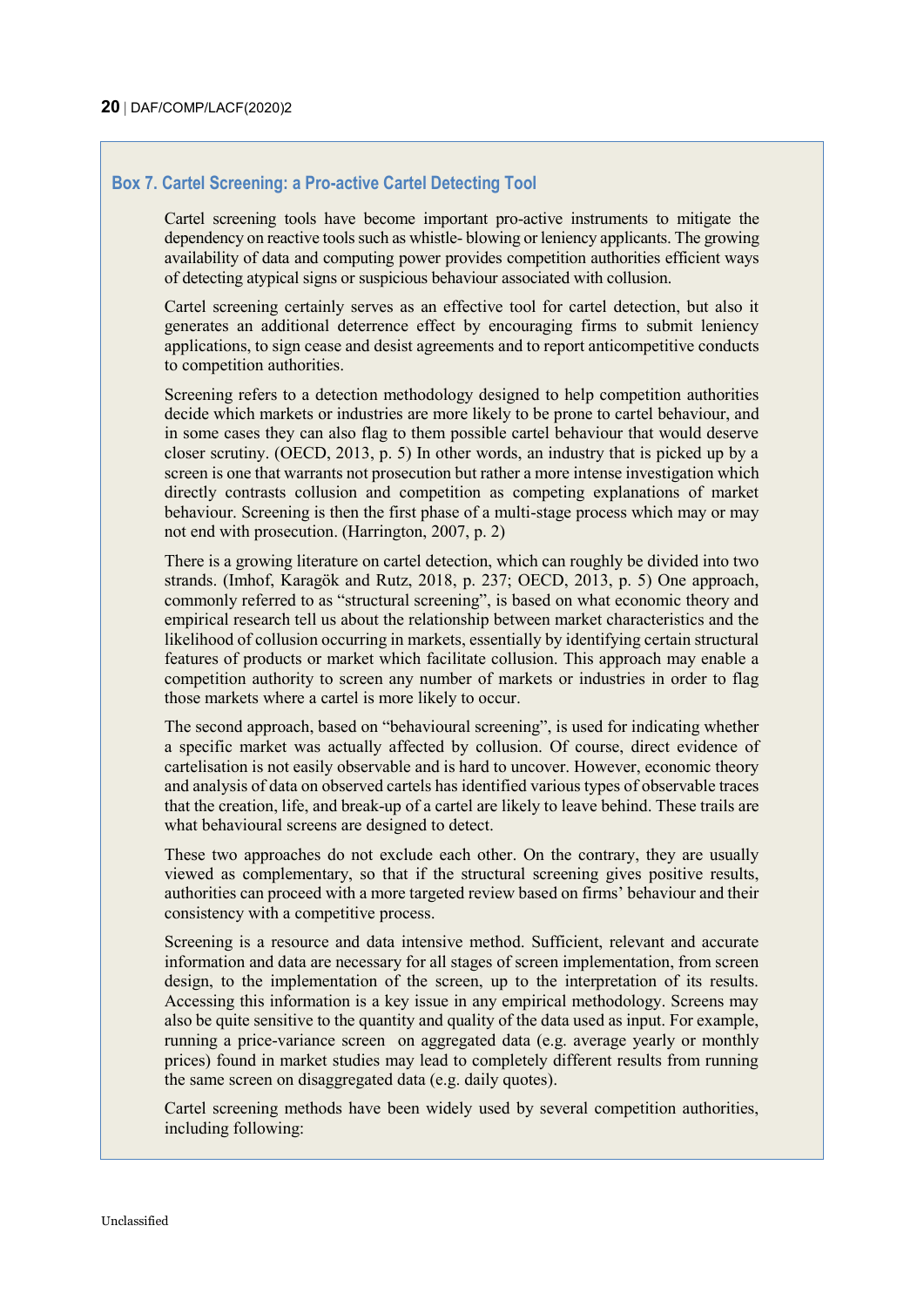#### *Brazil's "Cérebro (Brain)" project*

The Administrative Council for Economic Defense (CADE) has developed a screening project called Cérebro (the "Brain") since 2014. Cérebro is a platform that allows the integration of large public procurement databases by applying data mining tools and economic filters capable of identifying and measuring the probability of cartels occurring in public bids.

Cerebro's data mining tools allow for the automation of the analyses formerly conducted by investigators and case handlers. The objective is both the identification of evidence of cartels in public bids, such as suspicious, implausible facts or behavioural patterns, and the provision of relevant information for the investigation of the cases. The economic filters in the platform are based on specialist literature and econometrics. They seek to provide generalised evidence of the existence of cartels based on data related to prices, costs, profit margins, market share, etc. Through the identification of firms' behaviour as described in academic articles, CADE derived mathematical models as statistical tests for general use in a kind of reverse engineering process.

Some investigations have been started as a result of the Cérebro tool. It is still early days and the courts are considering whether the information it provides is sufficient to meet the threshold for the authorisation a warrant for a dawn raid.

#### *Colombia's ALCO program*

The Colombian competition authority (SIC) has been participating in a project to develop a procurement data tracking software program ("ALCO") since 2013. The program is designed to help identify patterns of conduct by bidders that suggest collusive behaviour and flag it to SIC.

#### *Chile*

Chile's Competition Authority (FNE) uses procurement data to perform screening exercises. FNE and the central purchasing body ChileCompra have a co-operation agreement that allows the FNE to monitor tenders through ChileCompra's database.

#### *Mexico*

In 2015, Mexico's Competition Authority (COFECE) created a market-intelligence unit inside its Investigation Authority (IA), which is fully dedicated to monitoring markets and screening market data to gather sufficient evidence to initiate antitrust investigations. Over the period 2016-2019, approximately 20% of investigations were initiated through findings of the market-intelligence unit.

#### *Peru*

The Peruvian competition authority (INDECOPI) developed indicators for the detection of bid rigging in the procurement of liquid fuel between 2007 and 2013, based on economic criteria and data provided by the Peruvian Public Procurement Supervisory Body (OSCE).

Korea's Bid Rigging Indicator Analysis System (BRIAS)

In 2006, the Korean Fair Trade Commission (KFTC) developed the Bid Rigging Indicator Analysis System ("BRIAS") to help detect bid rigging. BRIAS is an automatic quantitative analysis IT system which analyses large amounts of online public procurement data and, based on indicators incorporated in it, quantifies the likelihood of bid rigging.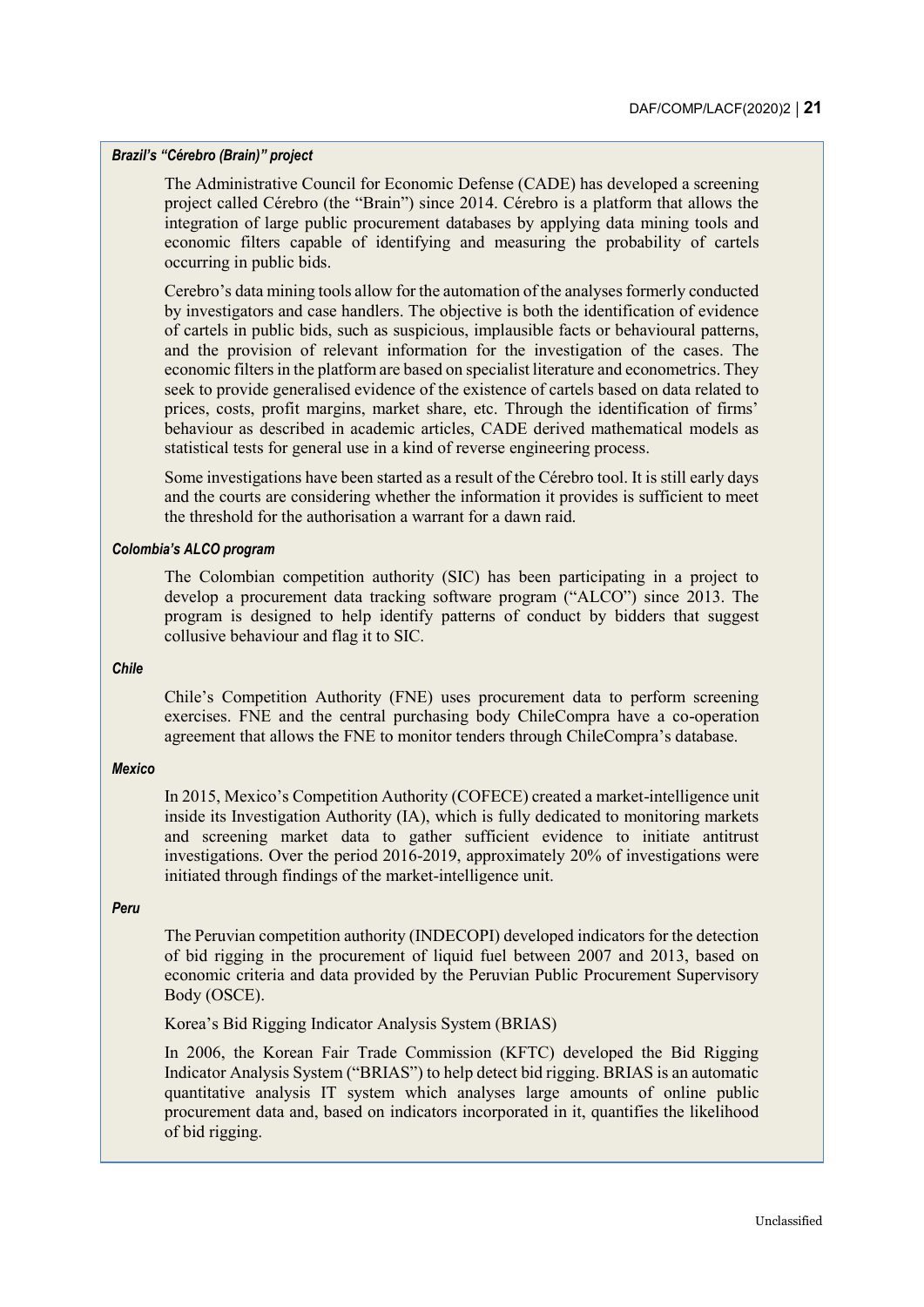BRIAS collects online public procurement data concerning large-scale contracts awarded by central and local administrations within 30 days of the contract award. Then, the system analyses the data and generates scores on the likelihood of bid rigging by assessing factors like tender method, number of bidders, number of successful bids, number of failed bids, bid prices above the estimated price, and price of winning bidder. Each of these factors is assigned a weighted value and all values are then added up. For instance, higher rates of successful bids and lower number of participating companies are indicative of a possibility of collusion. All bids are also screened according to search criteria like the name of the winner candidate, or bids with similar score.

A total of 16 public procurement agencies were participating to BRIAS, including central administrative agencies and state-owned companies. Between 2015 and 2019, BRIAS flagged more than 5,600 cases for further analysis, and the KFTC initiated 783 investigations.

Source: OECD (2020; 2019; 2016); KFTC

### <span id="page-21-0"></span>**4.2. External co-operation for digital evidence gathering**

71. In addition to the efficient internal organisation, external co-operation should further help to reinforce competition authorities' digital evidence gathering capability. Cooperation may take place in a multiplicity of forms, including bilateral/multilateral cooperation agreements, memoranda of understanding, mutual legal assistance treaties or *ad hoc* co-operation.<sup>37</sup> It could be envisaged with other national agencies (such as financial or telecom regulators) as well as other competition authorities.

#### <span id="page-21-1"></span>*4.2.1. Co-operation with other national agencies*

72. Digital evidence gathering has been developed not only for the purposes of competition investigations but also for the detection of other illegal conduct, such as manipulations of stock and commodities prices and indices, revenues management, stock options back-dating, insider trading, and tax evasion. Many public agencies, such as financial regulatory authorities, procurement agencies and energy or telecom regulators, also make use of digital tools in their enforcement and monitoring responsibilities. Co-operation with these agencies therefore has great potential for synergies for digital evidence gathering.

73. Against this background, several competition authorities have put in place a cooperation framework with other public agencies for the retrieval, copying and analysis of digital evidence. For example, the Chili competition authority (FNE) entered into a co-operation agreement with the government procurement body (Dirección de Compras y Contratación Pública "Chilecompra") that allows the FNE to monitor the tenders through the database available in Chilecompra's technology sources. (OECD, 2013, p. 99, see [Box](#page-19-0) 7 for other examples) Co-operation could also relate to joint seminars, trainings or workshops as well as sharing of knowledge and experience for digital evidence gathering. For example, the French General Directorate for Competition Policy, Consumer Affairs and Fraud Control (DGCCRF), which developed expertise in the field of digital inspections since early 2000, shared its knowledge with the French competition authority created in 2008. (EC, 2016, p. 6) This type of co-operation seems relatively easier to implement and should thus be encouraged since it does not require formal agreements or memorandum of understanding.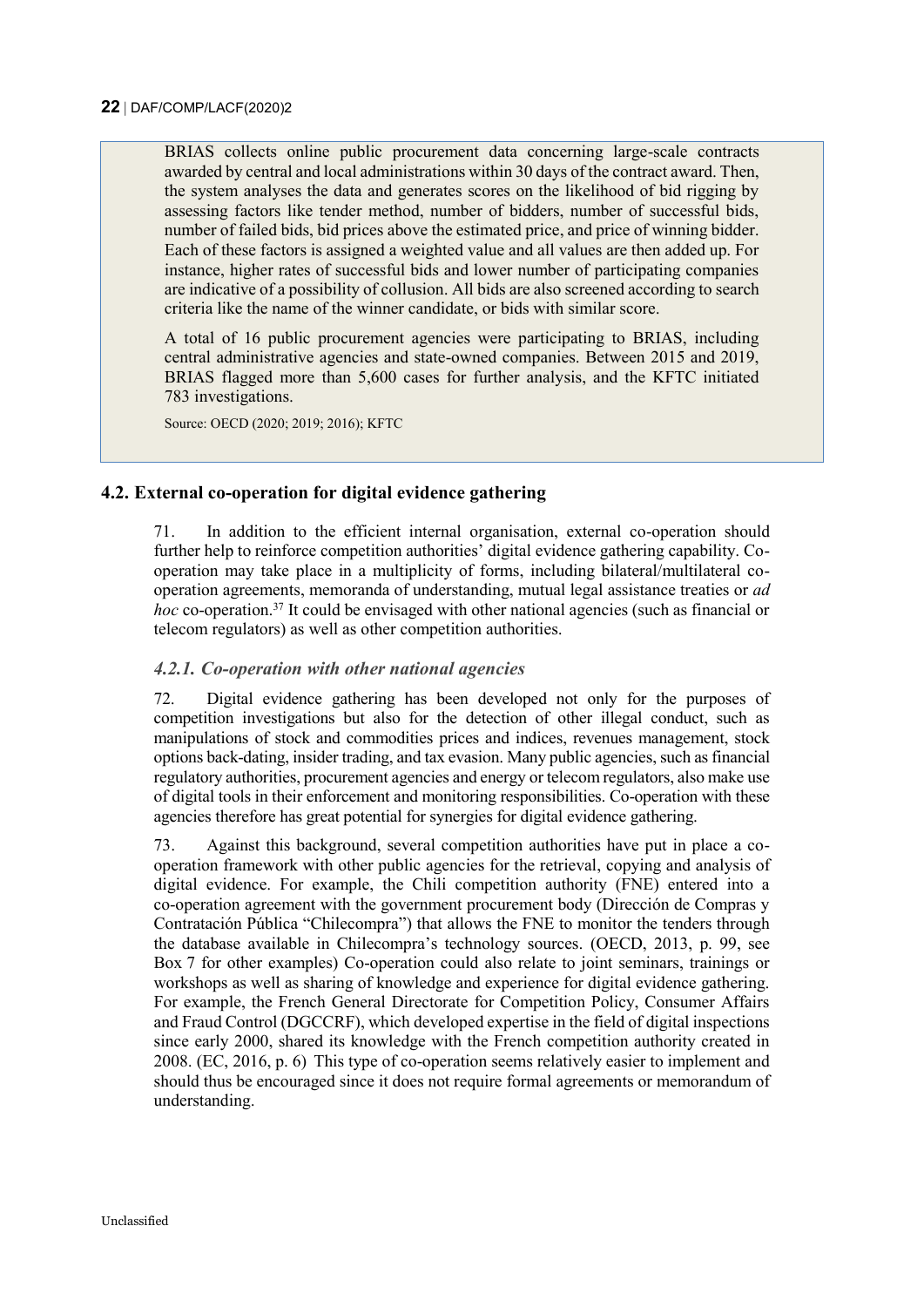### <span id="page-22-1"></span>**Box 8. ICN recommendation on co-operation with other public agencies**

With respect to the co-operation with other public agencies for digital evidence gathering, ICN recommends to describe the scope and nature of co-operation with other public agencies in a protocol that covers the responsibilities and procedures of cooperating agencies during the digital evidence process.

According to ICN, the protocol should cover the responsibilities and procedures of the co-operation agencies during the digital evidence gathering process. Furthermore, they should outline the handling and exchange of retrieved data.

ICN also provides specific points that may be usefully reflected in such a co-operation protocol:

- Hours that the other agency will provide and how they will be calculated (overtime on a mission; specific periods and so on); maximum time on mission; training for team;
- Material that will be made available: hardware, software, supporting material;
- Names and/or qualifications of the staff that will provide the support;
- Minimum time period that support staff will be informed before an intervention;
- Price of the service/contract; and
- Duration of contract and review modalities.

Source: ICN, 2014, p. 14.

#### <span id="page-22-0"></span>*4.2.2. Co-operation with other competition authorities*

74. International co-operation should further help to efficiently build digital evidence gathering capability. Co-operation could take place for instance in the form of joint capacity-building activities. Several competition authorities have indeed established a cooperation scheme in order to further boost their digital evidence gathering capability. For instance, within the framework of the European Competition Network (ECN), a working group on forensic IT was established in 2010 to serve as a forum for the exchange of information and best practices on technical and legal issues surrounding the use of forensic IT tools.<sup>38</sup> Taking into account the development and importance of artificial intelligence in cartel investigations, the name of the working group has recently been changed from ECN Forensic IT working group to the ECN DIAI (Digital Investigations and Artificial Intelligence) working group.<sup>39</sup>

75. International co-operation could also be extended into more substantive aspects of digital evidence gathering. This is particularly relevant in terms of access to digital evidence located abroad and sharing of digital evidence between authorities (within the boundaries of the relevant legal framework). However, as highlighted in the context of previous OECD work, while international co-operation in cartel cases has reached unprecedented levels in recent years, a number of obstacles to effective co-operation would appear to remain. These include the inability to share confidential information, the difficulties of gathering evidence located outside of the jurisdiction concerned and the undertaking of joint digital inspections.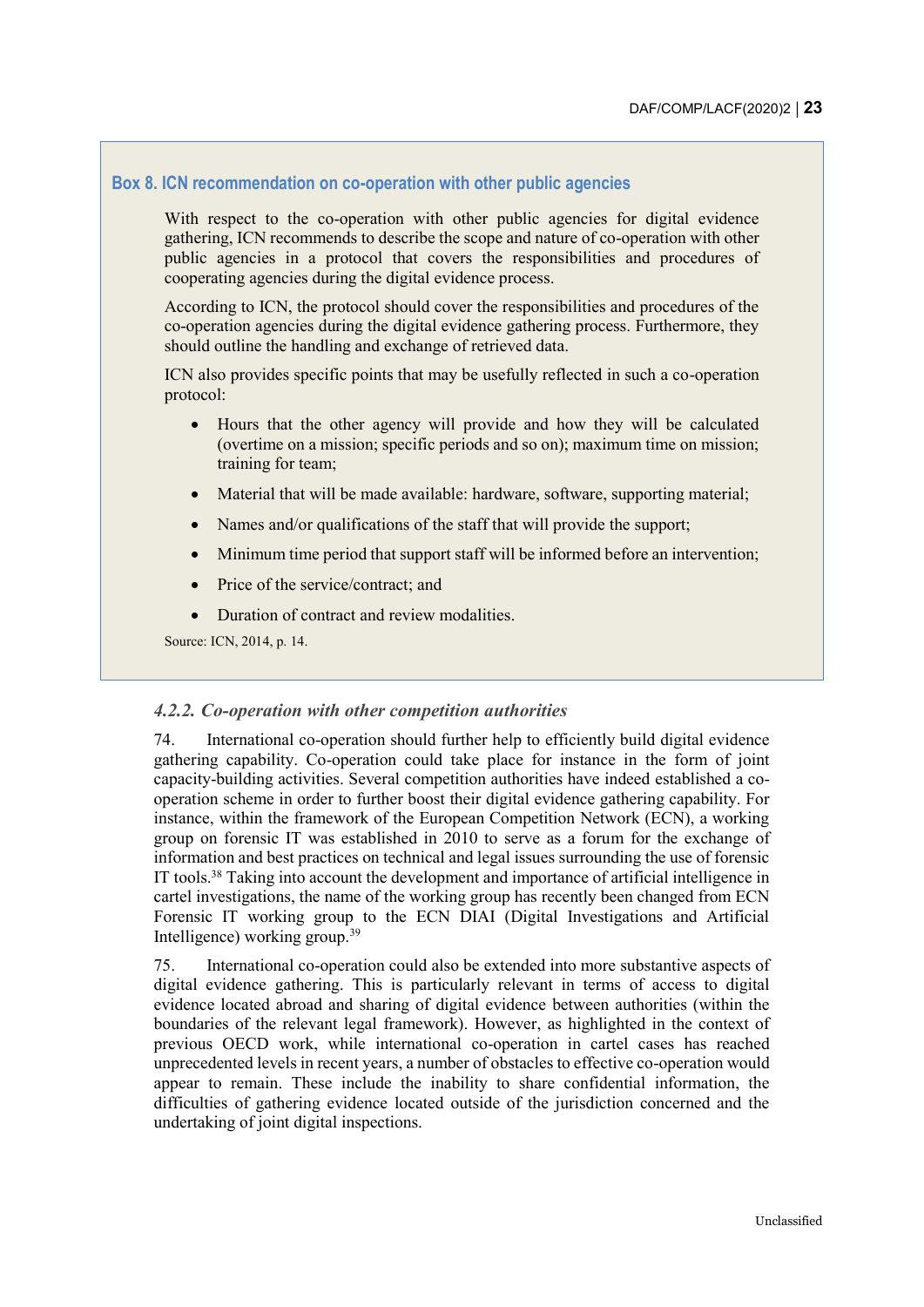### <span id="page-23-1"></span>**Box 9. Open Issues**

- How can competition authorities secure sufficient budget to build-up digital evidence gathering capability?
- How can competition authorities design their internal digital evidence gathering capability? Should they focus on developing the skills of existing staffs or hiring experts from outside?
- What are the best practices for a better integration of outside IT forensic experts in the investigation team?
- What are the key skills required for officials and forensic experts for the digital evidence gathering? In this connection, what would be the ideal profile of the staff working on it? Competition experts with forensic skills or forensic experts with competition law training?
- How can competition authorities ensure effectiveness of co-operation with other public regulators and competition authorities for the purpose of the digital evidence gathering? What form of co-operation would be desirable?
- What are the obstacles to international co-operation for digital evidence gathering? What measures could be taken to tackle with them?

### <span id="page-23-0"></span>**5. Conclusions**

76. This Issues Paper briefly sketched some of the legal and practical challenges that may be encountered by competition authorities in connection with the gathering of digital evidence in cartel investigations. Ever evolving tools for the gathering of digital evidence are increasingly being developed, magnifying the powers of competition authorities to collect high volumes of data and information in a swift manner.

77. The importance of these tools is also likely to increase in connection with the current Covid-19 pandemic, which, due to lockdown measures and the working from home policies adopted by many companies, changed the way in which competition authorities and businesses operate.

78. The new opportunities may, however, on the one hand, raise a few legal challenges linked to their extent and outreach, which may clash with the right of defence of the company or conflict with the right to privacy. A careful balance should be struck to enable the competition authority to fully exercise its powers, without unnecessarily intruding into the business operation and the personal lives of the employees.

79. On the other hand, the adoption of digital tools may require some adaptation and internal coordination of budgetary and human resources and external co-operation with governmental bodies or other authorities to ensure that they are fully exploited. This may require significant resources, which call for adequate planning and design of the most costeffective strategies that are suitable for any specific competition authority depending on the environment in which it deploys its activity.

80. The various challenges and the need to maximise the use of the opportunities offered by digitalisation also show the importance of international co-operation between competition authorities to exchange experiences and best practices on the adoption and use of digital tools in a way that minimises the risk of challenges and that it is most suitable and efficient.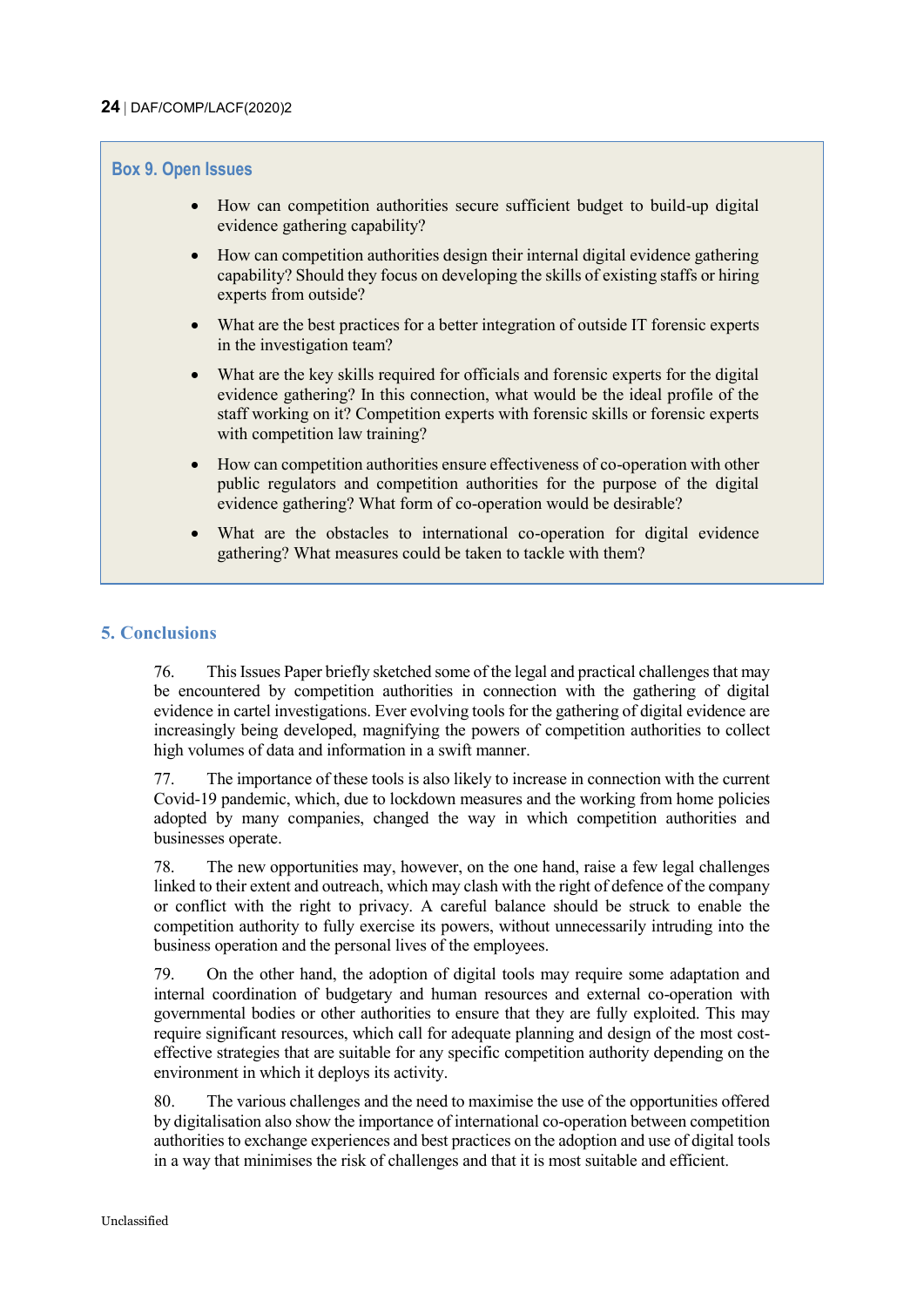#### **End Notes**

<span id="page-24-0"></span><sup>1</sup> OECD (2020), Government at a Glance: Latin America and the Caribbean 2020, OECD Publishing, Paris, [https://doi.org/10.1787/13130fbb-en,](https://doi.org/10.1787/13130fbb-en) p. 12.

<sup>2</sup> The Economist, Rigging the Bids Nov 19, 2016, [https://www.economist.com/europe/2016/11/19/rigging-the-bids.](https://www.economist.com/europe/2016/11/19/rigging-the-bids)

<sup>3</sup> OECD (2013), Ex-officio Cartel Investigation and the Use of Screens to Detect Cartels, [https://www.oecd.org/daf/competition/exofficio-cartel-investigation-2013.pdf.](https://www.oecd.org/daf/competition/exofficio-cartel-investigation-2013.pdf)

<sup>4</sup> OECD (2016), Promoting effective competition in public procurement, [http://www.oecd.org/officialdocuments/publicdisplaydocumentpdf/?cote=DAF/COMP/LACF\(2016\)31&docLangu](http://www.oecd.org/officialdocuments/publicdisplaydocumentpdf/?cote=DAF/COMP/LACF(2016)31&docLanguage=En) [age=En.](http://www.oecd.org/officialdocuments/publicdisplaydocumentpdf/?cote=DAF/COMP/LACF(2016)31&docLanguage=En)

<sup>5</sup> OECD (2018), Workshop on [cartel screening in the digital era, https://www.oecd.org/competition/workshop-on](https://www.oecd.org/competition/workshop-on-cartel-screening-in-the-digital-era.htm)[cartel-screening-in-the-digital-era.htm.](https://www.oecd.org/competition/workshop-on-cartel-screening-in-the-digital-era.htm)

<sup>6</sup> OECD, Summary of the workshop on cartel screening in the digital era, 30 January 2018, https://one.oecd.org/document/DAF/COMP/M(2018)3/en/pdf.

<sup>7</sup> OECD (2013), Unannounced Inspections in Antitrust Investigations, [http://www.oecd.org/officialdocuments/publicdisplaydocumentpdf/?cote=DAF/COMP/LACF\(2013\)6&docLangua](http://www.oecd.org/officialdocuments/publicdisplaydocumentpdf/?cote=DAF/COMP/LACF(2013)6&docLanguage=En) [ge=En.](http://www.oecd.org/officialdocuments/publicdisplaydocumentpdf/?cote=DAF/COMP/LACF(2013)6&docLanguage=En)

<sup>8</sup> OECD (2018), Investigative Powers in Practice: Unannounced Inspections in the Digital Age, https://one.oecd.org/document/DAF/COMP/GF(2018)7/en/pdf.

<sup>9</sup> OECD (2019), Council Recommendation concerning Effective Action against Hard Core Cartels, [https://www.oecd.org/daf/competition/recommendationconcerningeffectiveactionagainsthardcorecartels.htm.](https://www.oecd.org/daf/competition/recommendationconcerningeffectiveactionagainsthardcorecartels.htm)

 $10$  A forensic imaging is a process copying all data contained on a storage medium, including the unallocated space. It is also called "mirroring" due to the fact that a mirror image of the content of the storage medium is created.

<sup>11</sup> In practice, various software programs are used for digital forensics, among which *EnCase* and *Nuix* are the most popular programs used by various competition authorities. However, not every authority uses forensic tools, and in those cases, digital sources of evidence are copied through inbuilt search tools and deleted data is retrieved and copied from "recycle bins" or backup servers.

 $12$  Live forensics consists of seizing or analysing system information, memory contents and/or contents of data carriers from live systems (i.e. systems that are on/running). This extracts information from live memory (i.e. information which is lost when the computer devices or systems are turned off/powered down)." (ICN, 2014, p. 6)

<sup>13</sup> Chain of evidence is record of seizure, analysis and other processing of the digital evidence, which proves the evidence is extracted from the seized digital information without doubt. In most jurisdictions, it is necessary to have a valid record of the authenticity of the digital evidence, or proof that the digital evidence is unequivocally identical to the acquired digital information, in order for the digital evidence to be legally admissible. Chain of custody is the record of the custodial history of the evidence. In most jurisdictions, having a valid record of the chain of custody, or describing who has had physical possession, and why and where they had physical possession, is required for legal admissibility of the evidence in court. (ICN, 2014, p. 5)

<sup>14</sup> A hash value is a unique numeric value that identifies data like a digital finger print. It is produced by mathematical algorithms. Data cannot be changed without changing the corresponding hash value. If somebody changes afterwards one single dot in the data container, this will change the hash value. It is therefore a guarantee that, as long as there is the same hash value, the container contains identical data.

<sup>15</sup> The ECN (2013, p. 4) recommends a continued inspection procedure as an effective way of digital evidence gathering. This procedure grants more time to further search the data and better understand the case so increases the possibility to detect relevant evidence in the often voluminous digital case file. In addition, this procedure minimises the disruption of the undertaking's operations. However, it is also argued that copying and taking away a huge amount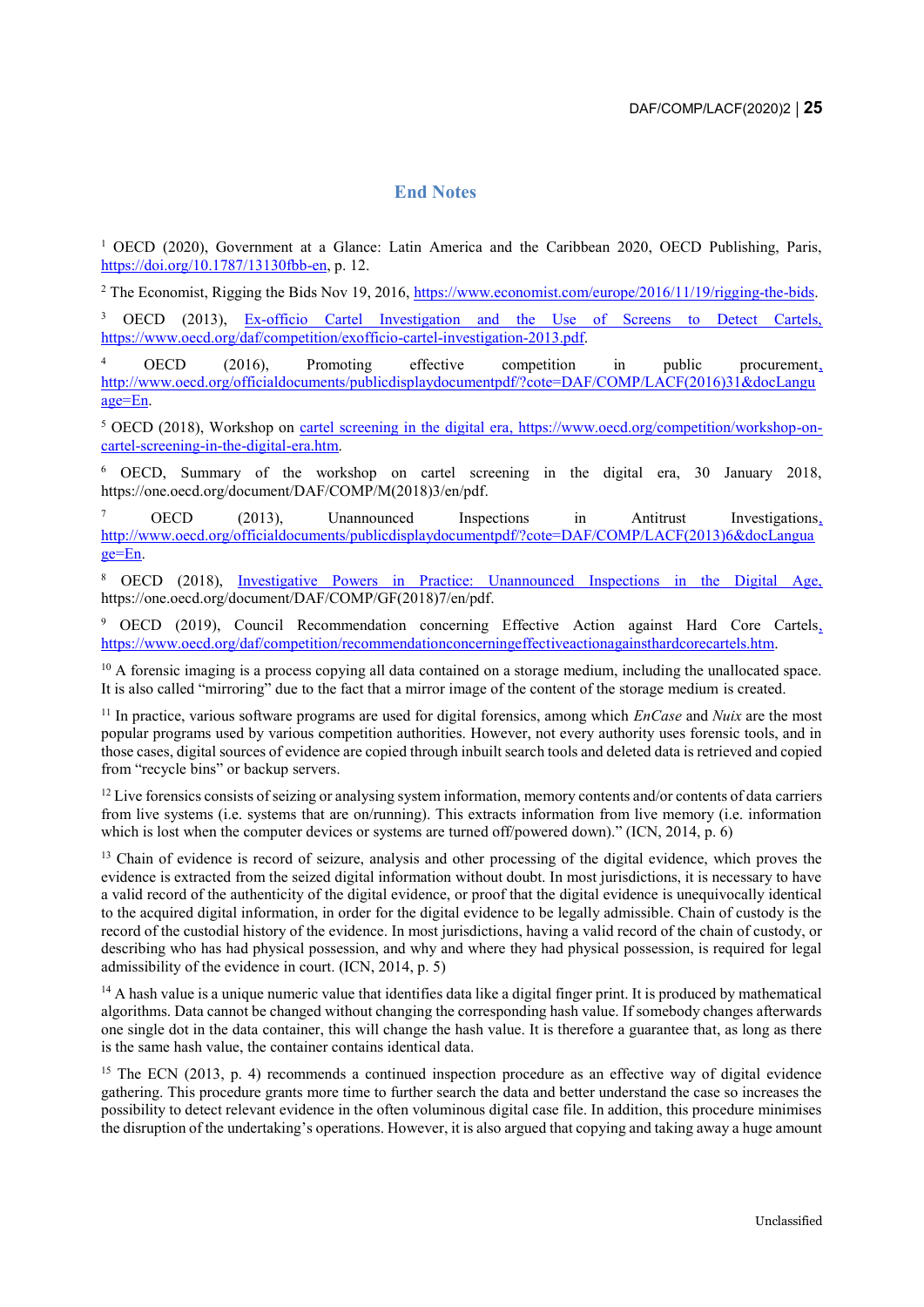#### **26** DAF/COMP/LACF(2020)2

of data for review/sifting potentially risk the violation of basic rights such as privacy or violations of legal privilege of firms under inspection (OECD, 2018a, p. 6).

<sup>16</sup> See https://www.globallegalinsights.com/practice-areas/cartels-laws-and-regulations/chile.

 $17$  To give just a few examples, a court warrant is normally requested for a dawn raid in Australia, Austria, Chile, France, Germany, and Romania.

<sup>18</sup> Court of Justice of the European Union, C-37/13 P, Nexans SA and Nexans France Sas v European Commission, 25 June 2014, ECLI:EU:C:2014:2030, para. 33.

<sup>19</sup> Parr, GC Nexans: EC seizure of electronic data in raids under scrutiny, 21 March 2017, https://app.parrglobal.com/intelligence/view/prime-2403799.

 $^{20}$  Opinion of Advocate-General Kokott in C-606/18 P, Nexans France and Nexans v European Commission, 12 March 2020, ECLI:EU:C:2020:207, para. 77.

<sup>21</sup> Directive (EU) 2019/1 of the European Parliament and of the Council of 11 December 2018 to empower the competition authorities of the Member States to be more effective enforcers and to ensure the proper functioning of the internal market, OJ L 11, 14 January 2019, p. 3–33.

<sup>22</sup> Opinion of Advocate-General Kokott in C-606/18 P, Nexans France and Nexans v European Commission, 12 March 2020, ECLI:EU:C:2020:207, para. 59.

<sup>23</sup> European Commission, Explanatory note on Commission inspections pursuant to Article 20(4) of Council Regulation No 1/2003, 11 September 2015, para. 16.

<sup>24</sup> The current OECD Draft Recommendation of the Council on Transparency and Procedural Fairness in Competition Law Enforcement of 28 May 2020, DAF/COMP/WP3/WD(2020)23, recommends "applying appropriate internal competition authority checks and balances for procedural steps in order to ensure lawfulness, proportionality and consistency".

<sup>25</sup> See, on this point, Court of Justice of the European Union, C-46/87 and 227/88, Hoechst AG v Commission, 21 September 1989, ECLI:EU:C:1989:337, para. 15; Court of Justice of the European Union, C-204/00 P, C-205/00 P, C‑211/00 P, C‑213/00 P, C‑217/00 P and C‑219/00 P, Aalborg Portland and Others v Commission, 7 January 2004, ECLI:EU:C:2004:6, para. 63; General Court, T‑135/09, Nexans France and Nexans v Commission, 14 November 2012, ECLI:EU:T:2012:596, para. 41.

<sup>26</sup> Opinion of Advocate-General Kokott in C-606/18 P, Nexans France and Nexans v European Commission, 12 March 2020, ECLI:EU:C:2020:207, para. 62.

<sup>27</sup> Opinion of Advocate-General Kokott in C-606/18 P, Nexans France and Nexans v European Commission, 12 March 2020, ECLI:EU:C:2020:207, paras. 82-83.

<sup>28</sup> European Commission, Explanatory note on Commission inspections pursuant to Article 20(4) of Council Regulation No 1/2003, 11 September 2015, para. 10.

<sup>29</sup> Indecopi, Proyecto de Lineamientos de Visitas de Inspeccíon, October 2019, [https://www.indecopi.gob.pe/documents/51771/2962929/Lineamientos+de+Visitas+de+Inspecci%C3%B3n/,](https://www.indecopi.gob.pe/documents/51771/2962929/Lineamientos+de+Visitas+de+Inspecci%C3%B3n/) pp. 34-35.

<sup>30</sup> CNMC, Decision R/0148/13, Renault, 23 September 2013[, https://www.cnmc.es/sites/default/files/364802\\_17.pdf,](https://www.cnmc.es/sites/default/files/364802_17.pdf) p. 8.

<sup>31</sup> Juan David Gutiérrez, Proposal for the Publication of a Guide to Regulate "Dawn Raids" by the Colombian Competition Authority, Competition Policy International, June 2020, https://www.competitionpolicyinternational.com/wp-content/uploads/2020/06/Latin-America-Column-June-2020- Full.pdf.

<sup>32</sup> Parr, Croatian authority fines fourteen driving schools for cartel, 23 March 2020, [https://app.parr](https://app.parr-global.com/intelligence/view/prime-3006225)[global.com/intelligence/view/prime-3006225](https://app.parr-global.com/intelligence/view/prime-3006225) and [https://www.aztn.hr/en/driving-schools-price-fixing-cartel/.](https://www.aztn.hr/en/driving-schools-price-fixing-cartel/) See also Merve Bakırcı, Turkey: Obtaining And Examining WhatsApp Correspondences As Evidence Within The Scope Of Competition Law, Mondaq, 19 November 2019, https://www.mondaq.com/turkey/antitrust-eu-competition- /865588/obtaining-and-examining-whatsapp-correspondences-as-evidence-within-the-scope-of-competition-law.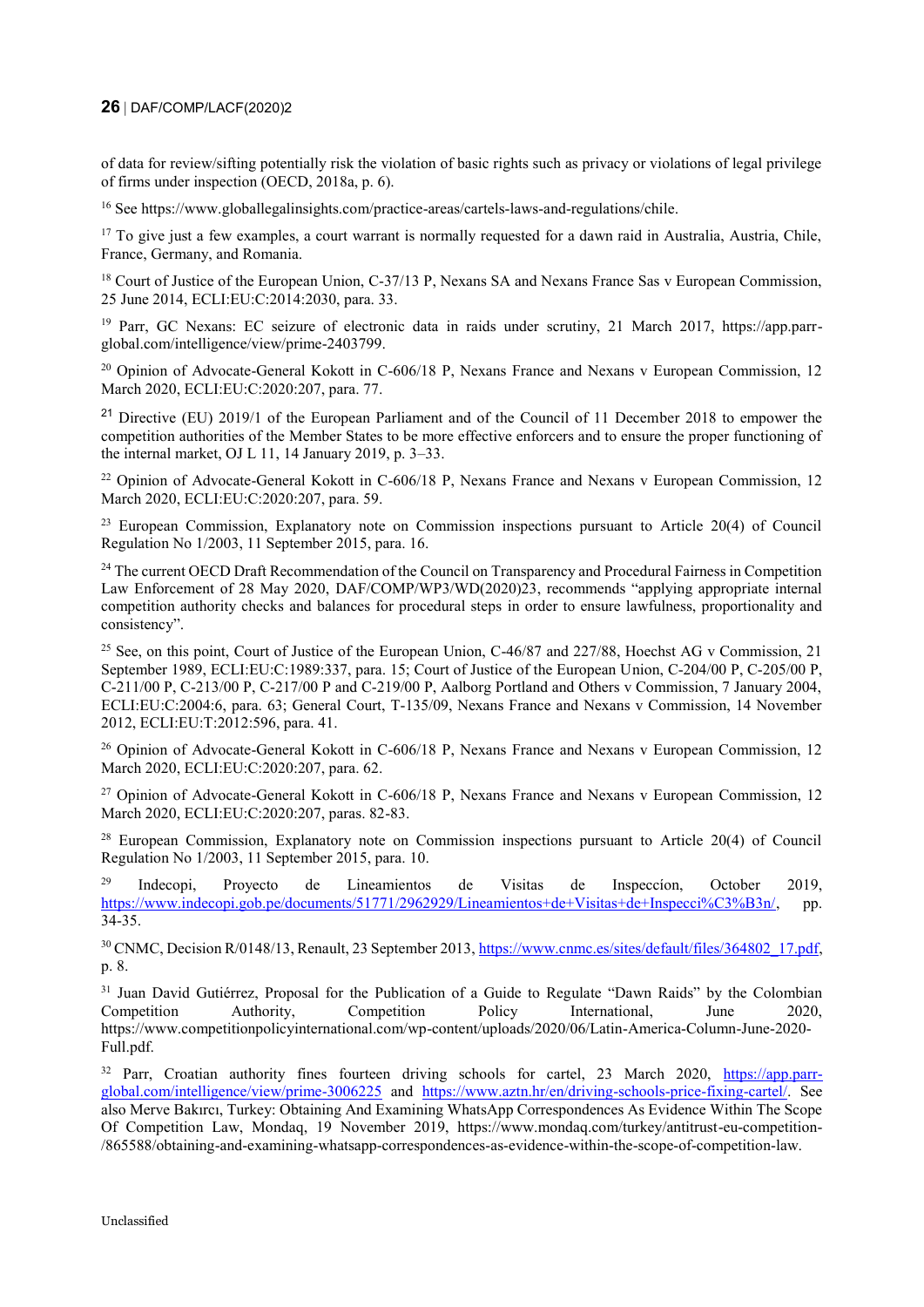<sup>33</sup> OECD (2019), Council Recommendation concerning Effective Action against Hard Core Cartels, [https://www.oecd.org/daf/competition/recommendationconcerningeffectiveactionagainsthardcorecartels.htm.](https://www.oecd.org/daf/competition/recommendationconcerningeffectiveactionagainsthardcorecartels.htm)

<sup>34</sup> See, for instance, Canada, where "Bureau investigators have downloaded data stored outside Canada in the course of searches of computer systems located in Canada, although there continues to be some controversy as to the precise limits of the authority granted by a warrant authorising a search of computer systems in a cross-border context.", [https://www.lexology.com/gtdt/tool/workareas/report/617528c4-0e23-4678-a460-9333ed458dc0.](https://www.lexology.com/gtdt/tool/workareas/report/617528c4-0e23-4678-a460-9333ed458dc0)

<sup>35</sup> For further details, see [http://www.oas.org/juridico/english/cyb20\\_network\\_en.pdf,](http://www.oas.org/juridico/english/cyb20_network_en.pdf) and [http://www.oas.org/juridico/english/cyb\\_pry\\_G8\\_network.pdf](http://www.oas.org/juridico/english/cyb_pry_G8_network.pdf)

<sup>36</sup> For instance, in some cases, the forensic IT team enabled the investigators to restore emails that were intentionally deleted by employees of the company investigated (OECD, 2018d, p. 4 (EU) and OECD, 2018f, p. 5 (Korea)).

<sup>37</sup> For further information, see OECD roundtable on "Improving International Co-operation in Cartel Investigations". [http://www.oecd.org/daf/competition/ImprovingInternationalCooperationInCartelInvestigations2012.pdf.](http://www.oecd.org/daf/competition/ImprovingInternationalCooperationInCartelInvestigations2012.pdf) 

<sup>38</sup> See [https://ec.europa.eu/home-affairs/financing/fundings/projects/HOME\\_2012\\_ISEC\\_FP\\_C2\\_4000003977\\_en.](https://ec.europa.eu/home-affairs/financing/fundings/projects/HOME_2012_ISEC_FP_C2_4000003977_en)

<sup>39</sup> See [https://www.kkv.fi/ajankohtaista/ura-kkvssa/mita-kkv-tekee/tietotekninen-tutkinta/.](https://www.kkv.fi/ajankohtaista/ura-kkvssa/mita-kkv-tekee/tietotekninen-tutkinta/)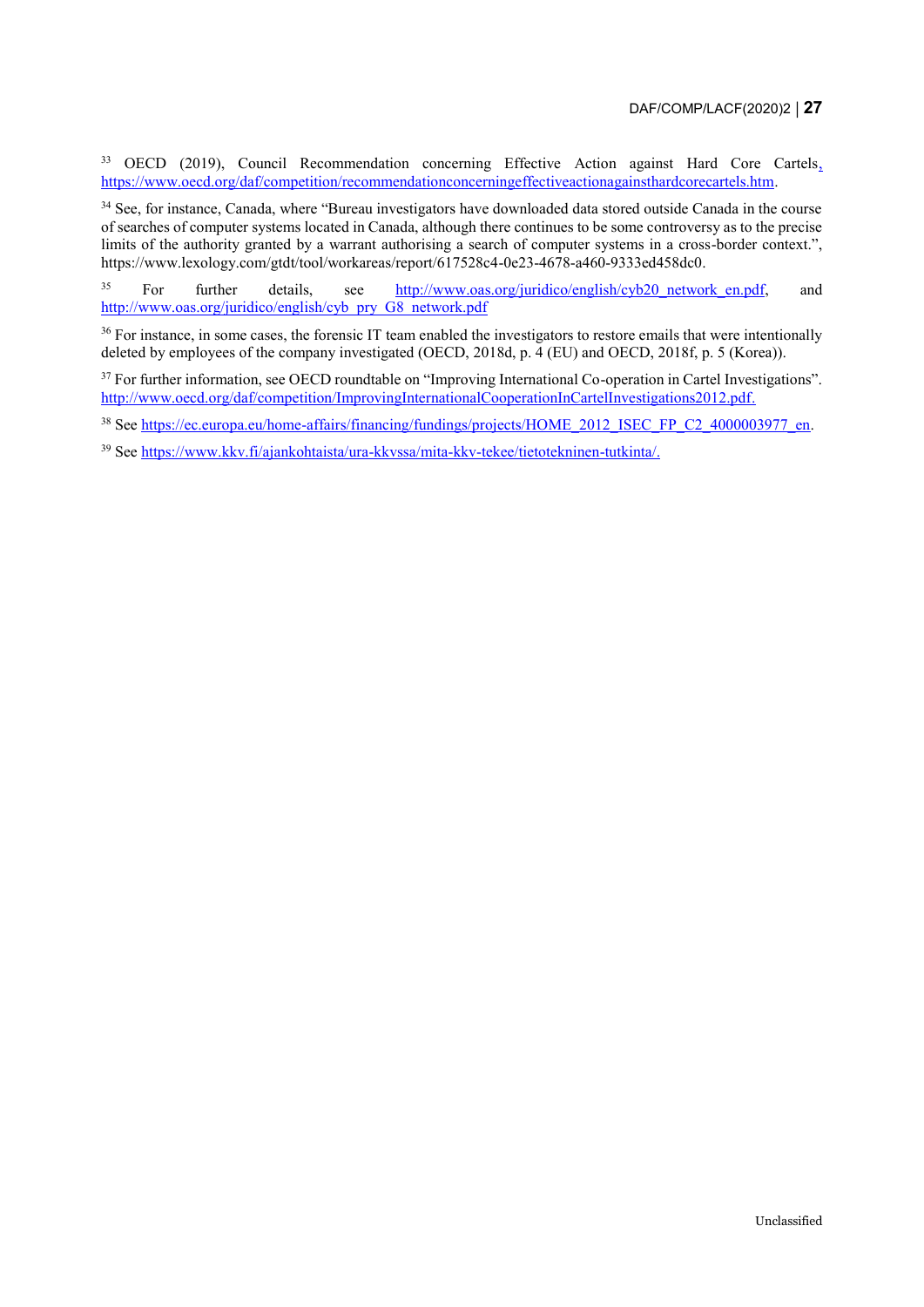# *References*

<span id="page-27-0"></span>[Ardiyok,](https://www.mondaq.com/Home/Redirect/1316934?mode=author&article_id=479716) S. and [B. Yüksel](https://www.mondaq.com/Home/Redirect/1347460?mode=author&article_id=479716) (2016), "The Use of Digital Evidence and Technological Tools in Competition Enforcement Actions and their Interference with Private and Privileged Information and Data Protection Rules", [https://www.mondaq.com/turkey/trade-regulation-practices/479716/the-use](https://www.mondaq.com/turkey/trade-regulation-practices/479716/the-use-of-digital-evidence-and-technological-tools-in-competition-enforcement-actions-and-their-interference-with-private-and-privileged-information-and-data-protection-rules)[of-digital-evidence-and-technological-tools-in-competition-enforcement-actions-and-their](https://www.mondaq.com/turkey/trade-regulation-practices/479716/the-use-of-digital-evidence-and-technological-tools-in-competition-enforcement-actions-and-their-interference-with-private-and-privileged-information-and-data-protection-rules)[interference-with-private-and-privileged-information-and-data-protection-rules.](https://www.mondaq.com/turkey/trade-regulation-practices/479716/the-use-of-digital-evidence-and-technological-tools-in-competition-enforcement-actions-and-their-interference-with-private-and-privileged-information-and-data-protection-rules)

Connor, M. (2014), "Price-Fixing Overcharges: Revised 3rd Edition", [https://ssrn.com/abstract=2400780.](https://ssrn.com/abstract=2400780)

Connor, J. (2016), "The Private International Cartels (PIC) Data Set: Guide and Summary Statistics, 1990- July 2016", https://papers.ssrn.com/sol3/papers.cfm?abstract\_id=2821254.

ECN (2013), "ECN Recommendation on the Power to Collect Digital Evidence, including by Forensic Means",

[https://ec.europa.eu/competition/ecn/ecn\\_recommendation\\_09122013\\_digital\\_evidence\\_en.pdf.](https://ec.europa.eu/competition/ecn/ecn_recommendation_09122013_digital_evidence_en.pdf)

European Commission (2015), "Explanatory note on Commission inspections pursuant to Article 20(4) of Council Regulation No 1/2003",

[https://ec.europa.eu/competition/antitrust/legislation/explanatory\\_note.pdf.](https://ec.europa.eu/competition/antitrust/legislation/explanatory_note.pdf)

- European Commission (2016), "Public consultations on Empowering the national competition authorities to be more effective enforcers – Note of the French Competition Authority", [https://ec.europa.eu/competition/consultations/2015\\_effective\\_enforcers/french\\_authorities\\_fr.pdf.](https://ec.europa.eu/competition/consultations/2015_effective_enforcers/french_authorities_fr.pdf)
- Harrington, J. E. (2007), "Behavioral Screening and the Detection of Cartels", In: *Enforcement of the Prohibition of Cartels (Ehlermann C.-D. and I. Atanasiu eds.)*, European Competition Law Annual 2006, Oxford, [https://unctadcompal.org/wp-content/uploads/2017/11/Lectura-8-Handbook-Bucirossi-](https://unctadcompal.org/wp-content/uploads/2017/11/Lectura-8-Handbook-Bucirossi-Cap-6.pdf)[Cap-6.pdf.](https://unctadcompal.org/wp-content/uploads/2017/11/Lectura-8-Handbook-Bucirossi-Cap-6.pdf)
- ICN (2014), "Anti-Cartel Enforcement Manual Chapter 3: Digital Evidence Gathering", [https://www.internationalcompetitionnetwork.org/portfolio/digital-evidence-gathering.](https://www.internationalcompetitionnetwork.org/portfolio/digital-evidence-gathering/)
- Imhof, D., Y. Karagök and S. Rutz (2018), "Screening for Bid Rigging Does It Work?", *Journal of Competition Law & Economics*, Volume 14, Issue 2, pp. 235– 261, [https://doi.org/10.1093/joclec/nhy006.](https://doi.org/10.1093/joclec/nhy006)
- Ivaldi M., F. Jenny, and A. Khimich (2016), "Cartel Damages to the Economy: An Assessment for Developing Countries", in Jenny F. and Y. Katsoulacos (eds.), *Competition Law Enforcement in the BRICS and in Developing Countries*, Springer, pp. 103–133.
- Michalek, M. (2015), *Right to Defence in EU Competition Law: The case of Inspections*, University of Warsaw Faculty of Management Press, [https://www.cars.wz.uw.edu.pl/tresc/ksiazki/31/CARS18\\_Michalek.pdf.](https://www.cars.wz.uw.edu.pl/tresc/ksiazki/31/CARS18_Michalek.pdf)

- OECD (2020), *OECD Peer Reviews of Competition Law and Policy: Mexico,* [http://www.oecd.org/daf/competition/Mexico-Peer-Reviews-of-Competition-Law-and-Policy-en.pdf.](http://www.oecd.org/daf/competition/Mexico-Peer-Reviews-of-Competition-Law-and-Policy-en.pdf)
- OECD (2020a), Criminalisation of cartels and bid rigging conspiracies: a focus on custodial sentences, https://one.oecd.org/document/DAF/COMP/WP3(2020)1/en/pdf.
- OECD (2020b), Competition Trends 2020, [https://www.oecd.org/daf/competition/OECD-Competition-](https://www.oecd.org/daf/competition/OECD-Competition-Trends-2020.pdf)[Trends-2020.pdf.](https://www.oecd.org/daf/competition/OECD-Competition-Trends-2020.pdf)
- OECD (2019), *OECD Peer Reviews of Competition Law and Policy: Brazil*, [http://www.oecd.org/daf/competition/oecd-peer-reviews-of-competition-law-and-policy-brazil-ENG](http://www.oecd.org/daf/competition/oecd-peer-reviews-of-competition-law-and-policy-brazil-ENG-web.pdf)[web.pdf.](http://www.oecd.org/daf/competition/oecd-peer-reviews-of-competition-law-and-policy-brazil-ENG-web.pdf)